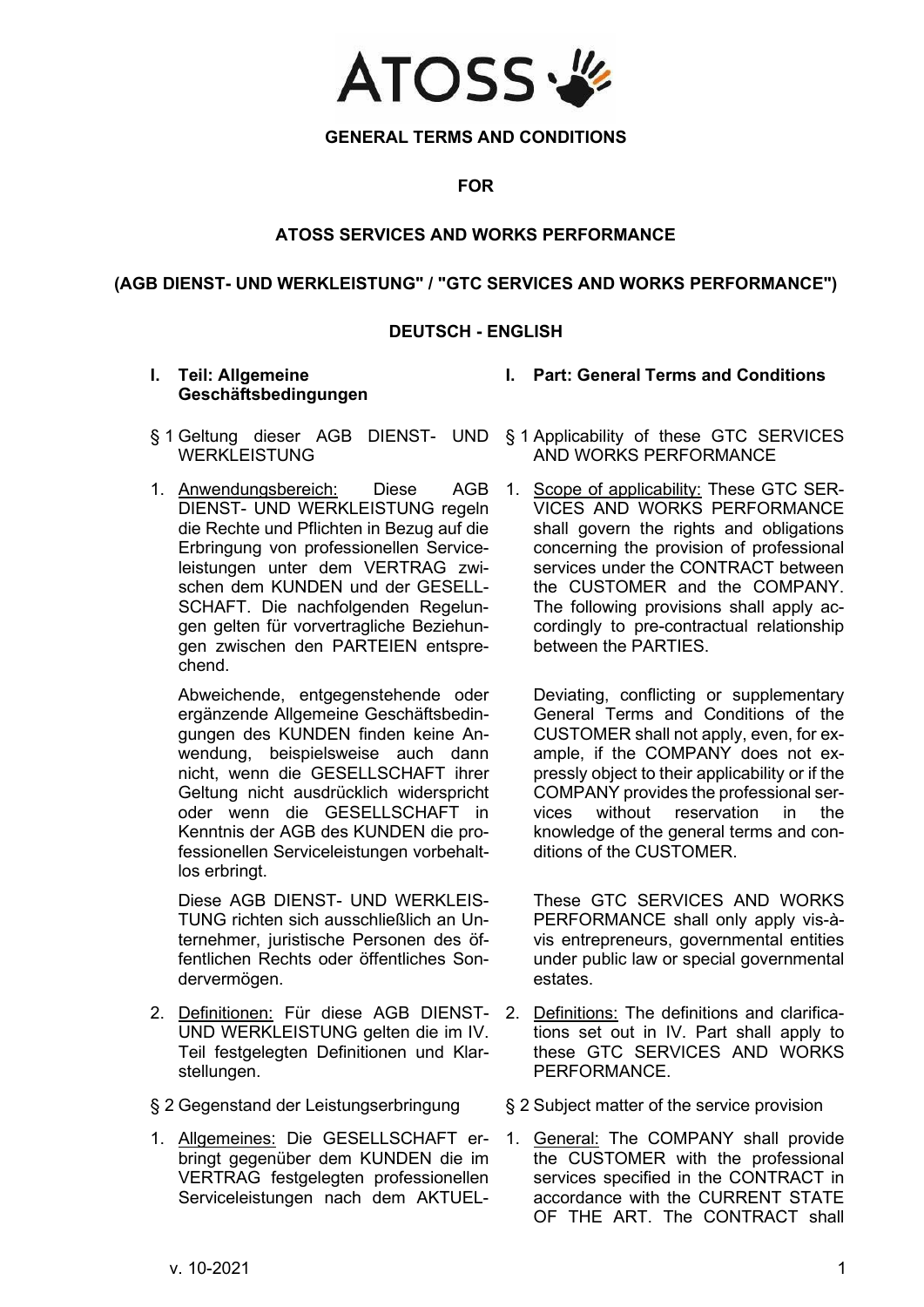LEN STAND DER TECHNIK. Im VER-TRAG werden dabei die jeweiligen Leistungsgegenstände sowie die Einzelheiten zur Leistungserbringung konkretisiert.

Die Bedingungen dieser AGB DIENST-UND WERKLEISTUNG finden bei allen VERTRÄGEN Anwendung, die professionelle Serviceleistungen zum Gegenstand haben.

- Alle VERTRÄGE, die insbesondere Beratungen, die Durchführung von Schulungen oder die Einrichtung von technischen Basisleistungen sowie die fachliche und technische Unterstützung in Bezug auf die Installation, Implementierung, Konfiguration, Parametrierung, Stammdatenpflege oder sonstige Maßnahmen zum Customizing der ATOSS PRODUKTE zum Gegenstand haben, gelten als Dienstleistungsverträge gemäß dem geltenden Dienstvertragsrecht und unterliegen dem Anwendungsbereich von diesem I. Teil, sowie zusätzlich dem Anwendungsbereich des II. Teils dieser AGB DIENST- UND WERKLEISTUNG. Die Bedingungen des III. Teils finden auf Dienstleistungen keine Anwendung.
- Alle VERTRÄGE, die (i) die Herstellung von nicht standardisierten, d. h. kundenspezifischen und neu zu entwickelnden Sonderprogrammierungen und vergleichbaren ARBEITSERGEBNISSEN, die ausdrücklich auf Basis eines individuellen Kundenwunsches erstellt werden und (ii) im VERTRAG ausdrücklich als Werkvertrag oder in Bezug auf einzelne Leistungen als Werkleistungen bezeichnet werden, gelten als Werkverträge gemäß dem geltenden Werkvertragsrecht und unterliegen dem Anwendungsbereich von diesem I. Teil, sowie zusätzlich dem Anwendungsbereich des III. Teils dieser AGB DIENST- UND WERKLEISTUNG. Die Bedingungen des II. Teils finden auf Werkleistungen keine Anwendung.
- 2. Personaleinsatz: Die GESELLSCHAFT erbringt die professionellen Serviceleistungen durch eigenes Personal, durch Personal von ihren VERBUNDENEN UN-TERNEHMEN oder durch beauftragte DRITTE, die als Unterauftragnehmer zur Erfüllung der Leistungspflichten eingeschaltet werden. Die GESELLSCHAFT sorgt dafür, dass jeweils hinreichend qualifiziertes Personal im Einsatz ist. Einen

specify the respective scope of performance as well as the details for the service provision.

The terms and conditions of these GTC SERVICES AND WORKS PERFOR-MANCE apply to all CONTRACTS concerning professional services.

Dabei gilt: Dabei gilt: Dabei gilt: Dabei gilt: Dabei gilt: Dabei gilt: Dabei gilt: Dabei gilt: Dabei gilt: D

- All CONTRACTS concerning, in particular, consulting services, the provision of training or the set-up of basic technical services as well as professional and technical support with regard to the installation, implementation, configuration, parameterisation, maintenance of master data or other measures for the customising of ATOSS PRODUCTS shall be deemed to be service contracts pursuant to the law applicable on service contracts and shall be subject to the scope of applicability of Part I. as well as, in addition, to the scope of applicability of Part II. of these SERVICE AND WORKS PERFOR-MANCE GTC. The conditions of Part III. shall not apply to services.
- All CONTRACTS which (i) involve the production of non-standardised, i.e. customised and to be newly developed, special programming and comparable WORK RESULTS which are expressly created based on an individual CUS-TOMER request and (ii) are expressly designated in the CONTRACT as a contract for work or, with regard to individual services, as work performances, shall be deemed to be contracts for works under the law applicable on contracts for works and shall be subject to the scope of applicability of Part I. of this document, as well as, in addition, to the scope of applicability of Part III. of these SERVICE AND WORKS PERFORMANCE GTC. The conditions of the Part II. shall not apply to work performances.
- 2. Staff deployment: The COMPANY shall provide the professional services through its own personnel, through personnel from its AFFILIATED COMPANIES or through appointed THIRD PARTIES who shall be engaged as subcontractors to fulfil the service obligations. The COMPANY shall ensure that sufficiently qualified personnel is deployed in each case. The COMPANY shall notify the CUSTOMER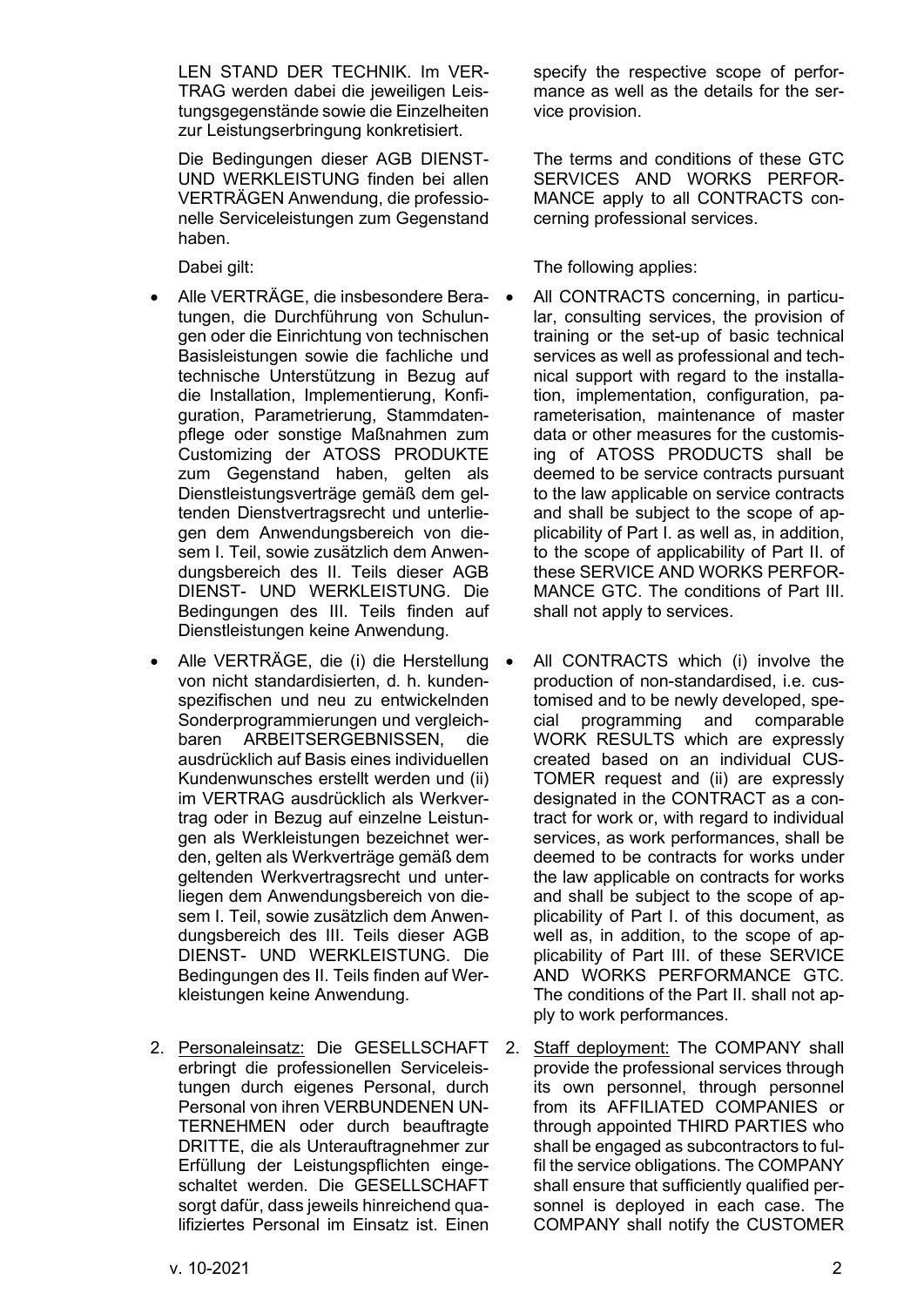Wechsel des eingesetzten Personals wird die GESELLSCHAFT dem KUNDEN rechtzeitig anzeigen und bei der Neubesetzung die Anforderungen des KUNDEN in Bezug auf die Qualifikation des Personals im Rahmen ihrer personellen Möglichkeiten berücksichtigen.

Die GESELLSCHAFT entscheidet im Einklang mit den Vorgaben des VERTRAGS über die Durchführung der Leistungserbringung und ist für die Beaufsichtigung und Steuerung des eingesetzten Personals und für die Ausübung des Weisungsrechts gegenüber dem eingesetzten Personal allein verantwortlich. Der KUNDE ist gegenüber dem durch die GESELL-SCHAFT eingesetzten Personal nicht weisungsbefugt.

- <span id="page-2-0"></span>§ 3 Kooperation **§ 3** Cooperation
- 1. Terminabsprachen: Die GESELL-SCHAFT wird dem KUNDEN rechtzeitig den Zeitraum mitteilen, in welchem die professionellen Serviceleistungen erbracht werden. Die GESELLSCHAFT wird den KUNDEN zudem über absehbare Verzögerungen informieren, sobald diese für die GESELLSCHAFT erkennbar werden. Die GESELLSCHAFT kann eine angemessene Verschiebung des Termins sowie eine angemessene Wiederanlauffrist verlangen, wenn ein Umstand, den die GESELLSCHAFT nicht zu vertreten hat, vorliegt und hierdurch die Durchführung von professionellen Serviceleistungen wesentlich erschwert, die ordnungsgemäße Durchführung des VER-TRAGS zeitweilig behindert wird oder unmöglich ist.
- 2. Ansprechpartner: Wesentlich für die Umsetzung von professionellen Serviceleistungen durch die GESELLSCHAFT sind klare und eindeutige Kommunikationsund Koordinationsstrukturen. Daher stellt der KUNDE die Verfügbarkeit eines fachlichen und technischen Ansprechpartners sowie eines Stellvertreters mit ausreichend Know-How, Rechten und Entscheidungskompetenzen während des Leistungszeitraums sicher. Der KUNDE wird einen Wechsel des Ansprechpartners oder seines Stellvertreters oder deren Kontaktdaten der GESELLSCHAFT unter Benennung eines neuen Ansprechpartners oder neuer Kontaktdaten unverzüglich mitteilen.

in due time of any change in the personnel deployed and shall take into account the CUSTOMER's requirements with regard to the qualification of the personnel within the scope of its personnel options when appointing new personnel.

The COMPANY shall decide, in accordance with the provisions of the CON-TRACT, on the performance of the services and shall be solely responsible for the supervision and control of the personnel deployed and for the exercise of the right to give instructions to the personnel deployed. The CUSTOMER is not authorised to issue instructions to the personnel deployed by the COMPANY.

- 1. Appointments: The COMPANY shall notify the CUSTOMER in due time of the period during which the professional services will be provided. The COMPANY shall also inform the CUSTOMER of any foreseeable delays as soon as they become apparent to the COMPANY. The COMPANY may demand a reasonable postponement of the date as well as a reasonable restart period if there is a circumstance for which the COMPANY is not responsible and as a result of which the performance of professional services is significantly hindered, the proper performance of the CONTRACT is temporarily hindered or impossible.
- 2. Contact person: Clear and unambiguous communication and coordination structures are essential for the implementation of professional services by the COM-PANY. Therefore, the CUSTOMER shall ensure the availability of a professional and technical contact person as well as a substitute with sufficient know-how, rights and decision-making authority during the performance period. The CUSTOMER shall notify the COMPANY without undue delay of any change of contact person or substitute or their contact details, naming a new contact person or new contact details.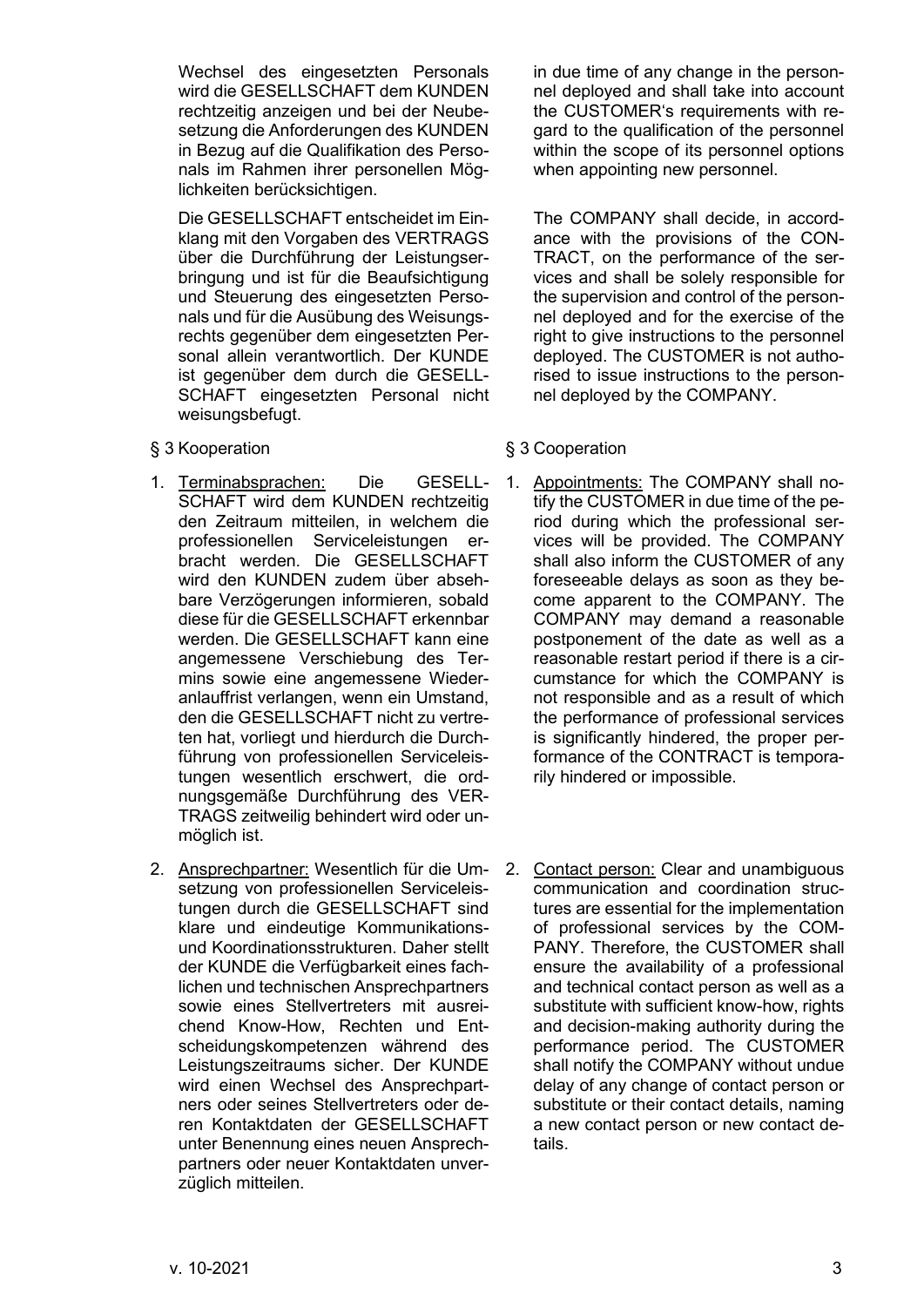- 3. Mitwirkungspflichten: Die Umsetzung von professionellen Serviceleistungen durch die GESELLSCHAFT setzt zudem voraus, dass der KUNDE in seiner Betriebssphäre die erforderlichen personellen und technischen Voraussetzungen schafft. Der KUNDE hat insbesondere:
- a) geeignete Maßnahmen zu treffen, damit die Kommunikation zwischen ihm und der GESELLSCHAFT sichergestellt ist (z. B. Sicherstellung, dass E-Mails von den bekannten Kontakten der GESELLSCHAFT nicht vom Spam-Filter abgefangen werden);
- b) alle erforderlichen Informationen, Kopien von Unterlagen sowie Vorgänge und Umstände, die für die Durchführung von professionellen Serviceleistungen von Bedeutung sein können, rechtzeitig und vollständig zur Verfügung zu stellen oder mitzuteilen;
- c) alle der GESELLSCHAFT bereitgestellten Informationen und Daten im Original oder in Kopie zu verwahren, sodass eine Rekonstruktion bei Beschädigung oder Datenverlust jederzeit möglich ist;
- d) auf Verlangen der GESELLSCHAFT die Vollständigkeit der bereitgestellten Informationen und Erklärungen in einer von der GESELLSCHAFT formulierten Erklärung schriftlich zu bestätigen;
- e) soweit für die Leistungserbringung erforderlich, Arbeitsräume und Arbeitsmittel (z. B. Telekommunikationsmittel, Internet- und Netzwerkzugang) für die BERA-TER der GESELLSCHAFT rechtzeitig zur Verfügung zu stellen oder mitzuteilen;
- f) einen Remotezugriff zu den ATOSS PRODUKTEN für den BERATER insbesondere für die Erbringung der professionellen Serviceleistungen zu ermöglichen; hierbei wird der KUNDE sicherstellen, dass nur solche personenbezogenen Daten, die den konkreten Einzelfall betreffen, auf seinem Kundensystem via remote für den BERATER einsehbar sind. Wenn der KUNDE der GESELLSCHAFT auf deren Anforderung keinen Remotezugriff ermöglicht und kein anderes gleich geeignetes Mittel zur Verfügung steht, kann die GESELLSCHAFT die betreffende Leistung ablehnen und ist für die daraus entstehenden Konsequenzen nicht verantwortlich;
- 3. Cooperation duties: The implementation of professional services by the COM-PANY also requires that the CUSTOMER creates the necessary personnel and technical requirements in its sphere of operation. The CUSTOMER shall, in particular:
- a) take appropriate measures to ensure communication between them and the COMPANY (e.g. ensuring that e-mails from the known contacts of the COM-PANY are not intercepted by the spam filter);
- b) provide or communicate in a timely and complete manner all necessary information, copies of documents as well as processes and circumstances which may be of importance for the performance of professional services;
- c) keep all information and data provided to the COMPANY in their original or as a copy so that reconstruction is possible at any time in the event of damage or loss of data;
- d) confirm in writing, at the COMPANY's request, the completeness of the information and declarations provided in a statement prepared by the COMPANY;
- e) to the extent necessary for the provision of the services, provide or notify the COMPANY in due time of work spaces and work equipment (e.g. telecommunications equipment, internet and network access) for the CONSULTANTS of the COMPANY;
- f) enable the CONSULTANT to remotely access the ATOSS PRODUCTS, especially for performing the professional services; in doing so, the CUSTOMER shall ensure that only such personal data relating to the specific individual case can be remotely viewed by the CONSULTANT on the CUSTOMER´s system. If the CUS-TOMER does not provide the COMPANY with remote access upon the COM-PANY's request and no other equally suitable means is available, the COM-PANY may refuse the service in question and shall not be responsible for the consequences thereof.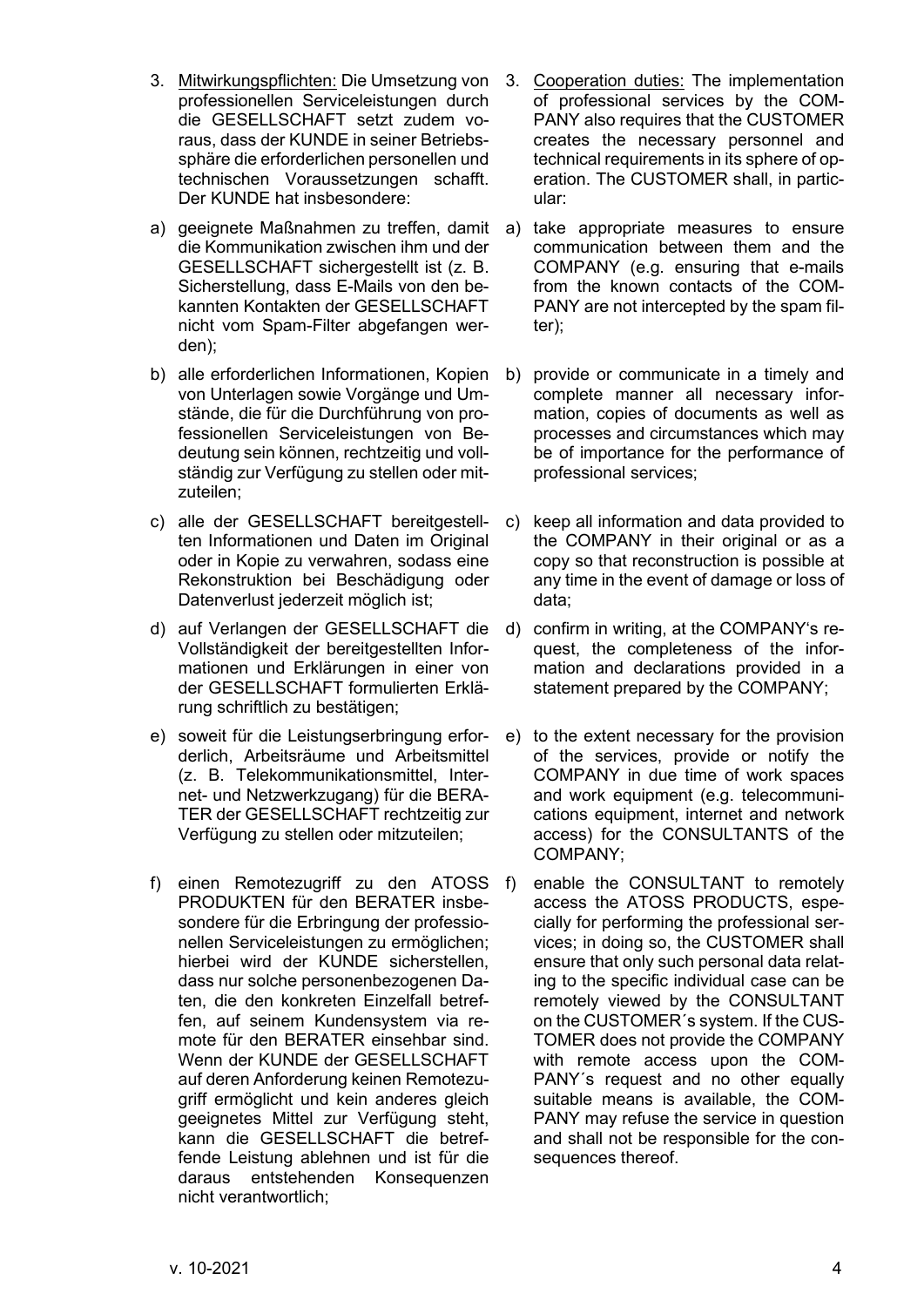g) die erforderlichen IT-Infrastrukturen, Hardware und Software inkl. entsprechender Lizenzierung bereitzustellen.

Im Übrigen wird der KUNDE Mitwirkungspflichten erbringen, welche im Zusammenhang mit der Durchführung der professionellen Serviceleistungen für diesen zumutbar sind. Die Mitwirkungspflichten des KUNDEN sind wesentliche Vertragspflichten und werden vom KUNDEN auf eigene Kosten erfüllt. Erbringt der KUNDE eine seiner Mitwirkungspflichten nicht vereinbarungsgemäß, so haftet die GESELLSCHAFT nicht für die daraus entstehenden Folgen, wie etwa zusätzlicher Leistungsaufwand und / oder Verzögerungen. Die GESELLSCHAFT kann dem KUNDEN zur Nachholung der Mitwirkungsleistungen unter Fristsetzung auffordern und nach erfolglosem Ablauf der Nachholungsfrist den VERTRAG kündigen. Die GESELLSCHAFT behält sich vor, Mehraufwände, die durch die Nichteinhaltung von Mitwirkungspflichten des KUNDEN verursacht werden, gesondert nach den jeweils geltenden Vergütungssätzen zu berechnen.

# <span id="page-4-0"></span>§ 4 Geistiges Eigentum § 4 Intellectual property

1. Geistiges Eigentum der GESELL-SCHAFT: Das geistige Eigentum, gewerbliche Schutzrechte und alle sonstigen Rechte der GESELLSCHAFT an den bereitgestellten MATERIALIEN sowie Bearbeitungen, Veränderungen und Weiterentwicklungen an den MATERIALIEN bleiben bei der GESELLSCHAFT. Das gilt auch dann, wenn diese MATERIA-LIEN vom KUNDEN oder DRITTEN eigenmächtig bearbeitet, übersetzt oder unverändert oder bearbeitet mit Fremdprodukten verbunden werden. Die GE-SELLSCHAFT räumt dem KUNDEN jedoch für die Nutzungsdauer der lizenzierten ATOSS PRODUKTE oder des CLOUD SERVICE ein einfaches (d. h. nicht-ausschließliches), nicht übertragbares, nicht sublizenzierbares, dauerhaftes Recht ein, die bereitgestellten MATERIA-LIEN für die eigenen internen Geschäftszwecke zu nutzen und / oder durch VER-BUNDENE UNTERNEHMEN des KUN-DEN nutzen zu lassen. Dem KUNDEN ist es strikt untersagt, den Urheberrechtsvermerk in den übermittelten MATERIALIEN zu entfernen.

g) provide the necessary IT infrastructures, hardware and software, including appropriate licensing.

In addition, the CUSTOMER shall perform duties of cooperation which are reasonable for the CUSTOMER in connection with the performance of the professional services. The CUSTOMER's obligations to cooperate are essential contractual obligations and shall be fulfilled by the CUSTOMER at its own expense. Should the CUSTOMER fail to perform one of its duties to cooperate as agreed, the COMPANY shall not be liable for the consequences arising therefrom, such as additional performance expenses and / or delays. The COMPANY may request the CUSTOMER to remedy non-accomplished cooperation services by setting a deadline and may terminate the CON-TRACT if the deadline for remedy of the cooperation services expires without remedial action being taken. The COM-PANY reserves the right to charge separately for additional expenses caused by the CUSTOMER's failure to comply with its obligations to cooperate in accordance with the applicable rates for remuneration.

- 
- 1. Intellectual property of the COMPANY: The intellectual property, industrial property rights and all other rights of the COM-PANY to the MATERIALS provided as well as any processing, modifications and further developments of the MATERIALS shall remain with the COMPANY. This shall also apply if these MATERIALS are processed, translated or combined, either unchanged or processed, with THIRD-PARTY products by the CUSTOMER or a THIRD PARTY. However, the COMPANY grants the CUSTOMER for the period of use of the licensed ATOSS PRODUCTS or the CLOUD SERVICE a non-exclusive, non-transferable, non-sublicensable right to use the MATERIALS provided for the CUSTOMER's own internal business purposes and / or to have them used by the CUSTOMER´s AFFILIATED COMPA-NIES. The CUSTOMER shall be strictly prohibited from removing the copyright notice in the MATERIALS.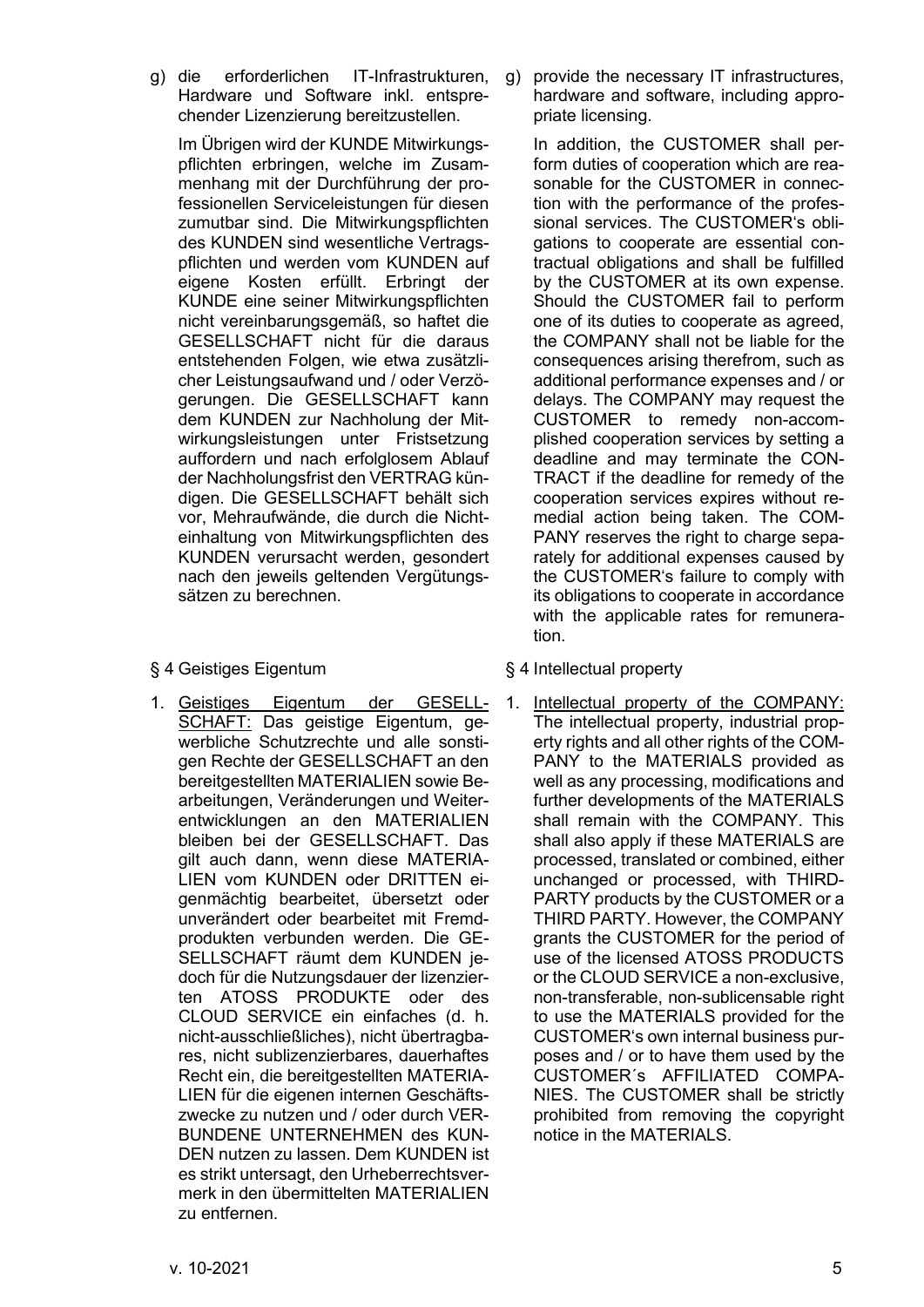- 2. Geistiges Eigentum des KUNDEN: Das geistige Eigentum, gewerbliche Schutzrechte und alle sonstigen Rechte des KUNDEN an den KUNDENDATEN und sonstige Informationen des KUNDEN sowie Bearbeitungen, Veränderungen und Weiterentwicklungen an diesen bleiben bei dem KUNDEN. Der KUNDE räumt der GESELLSCHAFT jedoch für die Dauer des VERTRAGS ein einfaches (d. h. nicht-ausschließliches), nicht übertragbares, nicht sublizenzierbares Recht ein, die überlassenen KUNDENDATEN und sonstige Informationen zu nutzen und / oder durch Personal von VERBUNDE-NEN UNTERNEHMEN und / oder Unterauftragnehmern der GESELLSCHAFT nutzen zu lassen, soweit dies zur Leistungserbringung erforderlich ist.
- 3. KUNDENDATEN und sonstige Informationen: Die GESELLSCHAFT und / oder die mit ihr VERBUNDENEN UNTERNEH-MEN können Analysen, Untersuchungen, Auswertungen und Messungen durchführen (zusammen "ANALYSEN"), die anonymisierte KUNDENDATEN und / oder sonstige Daten und Informationen, wie beispielsweise Lizenzinformationen zu ATOSS PRODUKTEN, technische Informationen oder solche Informationen, die sich aus den technischen, funktionalen Rahmenbedingungen des Einsatzes und der Nutzung der ATOSS PRODUKTE durch den KUNDEN ergeben, enthalten.

Die in den KUNDENDATEN enthaltenen nicht-anonymisierten, personenbezogenen Daten, werden – soweit nicht anders vereinbart – nur zur Erbringung der vertraglich vereinbarten Leistungen entsprechend der Regelungen der AVV verwendet. Soweit die GESELLSCHAFT die KUNDENDATEN anonymisiert und aggregiert, kann sie ANALYSEN beispielsweise für die folgenden Zwecke durchführen: (i) zur Verbesserung des Produktund Serviceportfolios, der technischen Ressourcen und des Supports, (ii) zur Forschung, Neu- und Weiterentwicklung von ATOSS PRODUKTEN und professionellen Serviceleistungen, (iii) zur Überprüfung und Sicherstellung der Datenintegrität, (iv) zur Erstellung von Forecasts und Bedarfsszenarien, (v) zur Feststellung und Auswertung von Korrelationen und Trends in Branchensegmenten, (vi) zur Einrichtung und zum Ausbau von Anwendungen im Bereich KI (Künstliche In-

- 2. Intellectual property of the CUSTOMER: The intellectual property, industrial property rights and all other rights of the CUS-TOMER to the CUSTOMER DATA and other information as well as any processing, modifications and further developments of those shall remain with the CUSTOMER. However, the CUSTOMER grants the COMPANY, for the duration of the CONTRACT, a simple (i.e. non-exclusive), non-transferable, non-sublicensable right to use the CUSTOMER DATA provided and / or to have it used by personnel of the COMPANY´s AFFILIATED COMPANIES and / or subcontractors to the extent necessary for the provision of the services.
- 3. CUSTOMER DATA and other information: The COMPANY and / or its AF-FILIATED COMPANIES may conduct analyses, investigations, evaluations and measurements (collectively "ANAL-YSES") which contain anonymised CUS-TOMER DATA and / or other data and information, such as these, technical information or such information which results from the technical, functional framework conditions of the deployment and use of the ATOSS PRODUCTS by the CUS-TOMER.

The non-anonymised, personal data contained in the CUSTOMER DATA will – unless otherwise agreed – only be used for the performance of the services agreed under the CONTRACT pursuant to the provisions set out in the DPA. To the extent that the COMPANY anonymises and aggregates CUSTOMER DATA, it may conduct ANALYSES for the following purposes, for example: (i) to improve the product and service portfolio, technical resources and support, (ii) to research, develop and enhance ATOSS PROD-UCTS and professional services, (iii) to review and ensure data integrity, (iv) to prepare forecasts and demand scenarios, (v) to identify and evaluate correlations and trends in industry segments, (vi) to establish and expand AI (artificial intelligence) applications and (vii) for anonymous benchmarking. ANALYSES and the anonymised CUSTOMER DATA and other information may be automatically forwarded by the COMPANY to itself and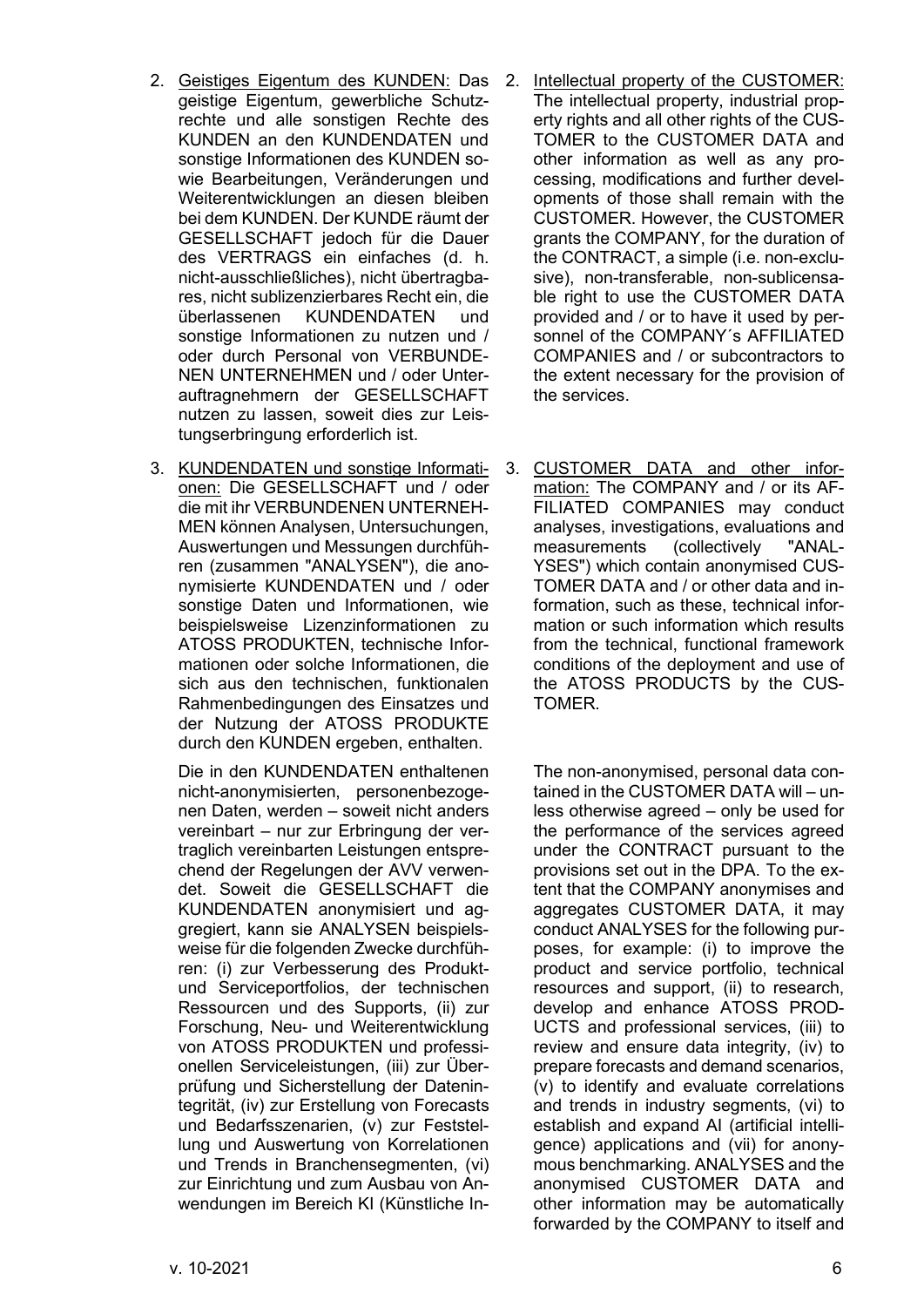telligenz) und (vii) zum anonymen Benchmarking. ANALYSEN und die anonymisierten KUNDENDATEN und sonstigen Informationen kann die GESELLSCHAFT automatisch an sich und / oder an mit ihr VERBUNDENE UNTERNEHMEN weiterleiten.

Die GESELLSCHAFT wird im Zeitpunkt ihrer Entstehung alleinige Rechtsinhaberin an den aus der ANALYSE gewonnenen Daten und Informationen. Das geistige Eigentum, gewerbliche Schutzrechte und alle sonstigen Rechte an den KUN-DENDATEN bleiben bei dem KUNDEN oder den sonstigen Rechtsinhabern.

4. <u>ARBEITSERGEBNISSE:</u> An den durch 4. <u>WORK RESULTS:</u> The COMPANY Werkleistungen (III. Teil dieser AGB DIENST- UND WERKLEISTUNG) entstehenden ARBEITSERGEBNISSEN räumt die GESELLSCHAFT dem KUNDEN ein einfaches (d. h. nicht ausschließliches), im Übrigen aber umfassendes, übertragbares und sublizenzierbares, räumlich und zeitlich nicht beschränktes Nutzungsrecht ein, diese für die eigenen internen Geschäftszwecke zu nutzen und / oder durch VERBUNDENE UNTERNEHMEN des KUNDEN nutzen zu lassen.

Soweit es sich bei den Werkleistungen um Anpassungen der Standardsoftware, der Dokumentation oder der Schulungsunterlagen der GESELLSCHAFT handelt, räumt die GESELLSCHAFT dem KUNDEN ein einfaches Nutzungsrecht nach den Bestimmungen des Lizenzvertrages über zuvor lizenzierte Software der GESELLSCHAFT ein. Im Übrigen verbleiben sämtliche Rechte bei der GE-SELL SCHAFT.

1. Vergütung: Die Einzelheiten der Vergütungen sind grundsätzlich im jeweiligen VERTRAG spezifiziert. Die Höhe der zu zahlenden Vergütung richtet sich nach Zeit und Aufwand und nach Maßgabe der Dienstleistungssätze gemäß der jeweils gültigen Preisliste der GESELLSCHAFT. Die PARTEIEN können im VERTRAG anderslautende Regelungen treffen. Der tatsächliche Zeit- und Materialaufwand wird durch die BERATER der GESELL-SCHAFT in Tätigkeitsberichten festgehalten. Der KUNDE erhält auf Wunsch Einsicht in diese Tätigkeitsberichte. Alle Vergütungssätze der GESELLSCHAFT verstehen sich netto zuzüglich der jeweils geltenden Steuern. Die GESELLSCHAFT

/ or to AFFILIATED COMPANIES.

The COMPANY shall become the sole legal owner of the data and information obtained from the ANALYSIS at the time of its creation. The intellectual property, industrial property rights and all other rights to the CUSTOMER DATA shall remain with the CUSTOMER or the other holders of rights.

grants the CUSTOMER a simple (i.e. non-exclusive), but otherwise comprehensive, transferable and sub-licensable right of use, which is not restricted in terms of region and time, to the WORK RESULTS resulting from work performances (Part III. of these GTC SERVICE AND WORKS PERFORMANCE), for the CUSTOMER´s own internal business purposes and / or to have them used by the CUSTOMER´s AFFILIATED COM-PANIES.

To the extent the work results are adaptations of the COMPANY's standard software or documentation or training materials, the COMPANY grants the CUS-TOMER a simple right to use in accordance with the provisions of the licence agreement for previously licensed software of the COMPANY. In all other respects, all rights shall remain with the COMPANY.

§ 5 Vergütung und Zahlungsmodalitäten § 5 Remuneration and payment modalities

1. Remuneration: Details of the remuneration are in principle specified in the respective CONTRACT. The amount of the remuneration to be paid will be based on time and effort and on the service rates according to the COMPANY's current price list. The PARTIES may agree on other arrangements in the CONTRACT. The actual time and efforts that have been incurred shall be recorded by the CONSULTANTS of the COMPANY in activity reports. The CUSTOMER shall be given access to these activity reports upon request. All remuneration rates of the COMPANY are net exclusive of applicable taxes. The COMPANY shall issue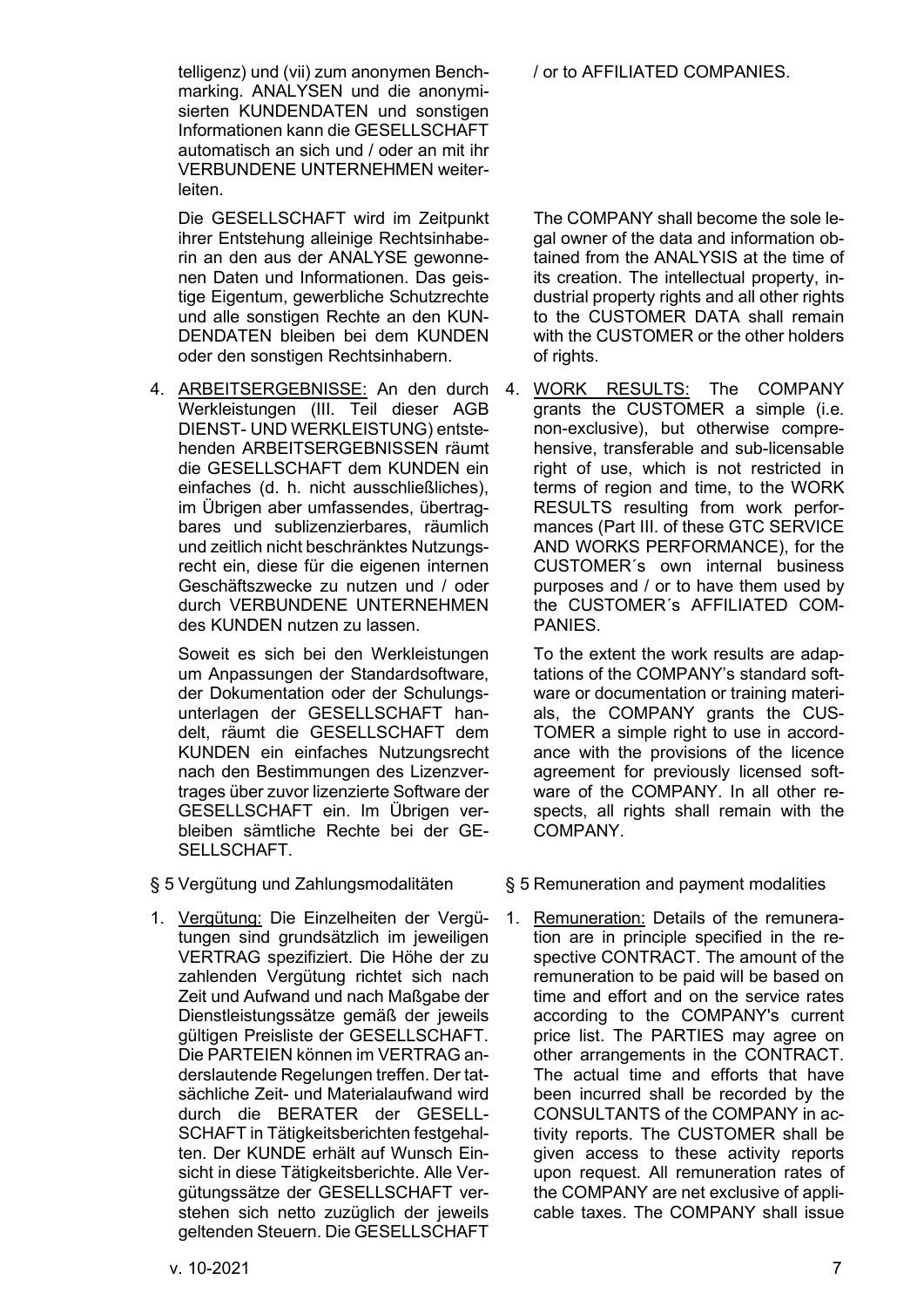wird dem KUNDEN spätestens jeweils am Ende des Monats eine Rechnung in Papierform oder elektronisch über die in Anspruch genommenen Leistungen ausstellen.

Zahlungen sind innerhalb von zehn (10) Tagen nach Rechnungsdatum ohne Abzug fällig.

Der KUNDE kann nur mit solchen Forderungen aufrechnen, die unbestritten oder rechtskräftig festgestellt sind.

- 2. Spesen und Reisekosten: Reisekosten, Tages- und Übernachtungsgelder werden nach Aufwand berechnet. Reisezeiten gelten als Arbeitszeit und damit als abrechenbarer Aufwand.
- 3. Terminabsagen: Ein Termin, der vom KUNDEN acht bis vier Werktage zuvor abgesagt wird, wird dem KUNDEN in Höhe von 30% der für den Termin vorgesehenen Dienstleistungsschätzung in Rechnung gestellt. Termine, die vom KUNDEN weniger als vier Werktage zuvor abgesagt werden, werden dem KUN-DEN vollständig in Rechnung gestellt.
- <span id="page-7-0"></span>§ 6 Haftung § 6 Liability
- 1. Unbeschränkte Haftung: Die GESELL-SCHAFT haftet nach den gesetzlichen Vorschriften unbeschränkt bei Vorsatz und grober Fahrlässigkeit, sowie im Falle der schuldhaften Verletzung des Lebens, des Körpers oder der Gesundheit, bei Verstößen gegen das Produkthaftungsgesetz sowie im Umfang einer von der GESELLSCHAFT übernommenen Garantie.
- <span id="page-7-1"></span>2. Haftung bei einfacher Fahrlässigkeit: Vorbehaltlich [§ 6](#page-7-0) Ziffer 1 haftet die GESELL-SCHAFT bei einfach fahrlässiger Verletzung einer Pflicht, deren Erfüllung die ordnungsgemäße Durchführung des VERTRAGS überhaupt erst ermöglicht oder auf deren Einhaltung der KUNDE regelmäßig vertraut und vertrauen darf ("KARDINALPFLICHT"), der Höhe nach begrenzt auf vertragstypische, vorhersehbare Schäden.
- 3. Konkretisierung: In den Fällen von [§ 6](#page-7-0) Ziffer 2 ist die Haftung der GESELLSCHAFT unabhängig vom Rechtsgrund auf € 25.000,- begrenzt.

the CUSTOMER with a paper or electronic invoice for the services provided no later than at the end of each month.

Payments are due within ten (10) days of the invoice date without deduction.

The CUSTOMER may set off only those claims which are undisputed or have been finally determined by a court of law.

- 2. Costs and travel expenses: Travel expenses, daily allowances and accommodation allowances are charged according to expenditure. Travel time is considered working time and therefore a billable expense.
- 3. Appointment cancellations: An appointment cancelled by the CUSTOMER eight to four working days in advance will be charged to the CUSTOMER at the rate of 30% of the cost estimate provided for the appointment. Appointments cancelled by the CUSTOMER less than four working days in advance will be charged to the CUSTOMER in full.
- 
- 1. Unlimited liability: The COMPANY shall assume unlimited liability in accordance with the statutory provisions in the event of wilful intent and gross negligence, as well as in the event of culpable injury to life, limb or health, in the event of infringements of the Product Liability Act and to the extent of a guarantee accepted by the COMPANY.
- 2. Liability in case of minor negligence: Subject to § 6 clause 1, the COMPANY shall be liable in the event of a minor negligent breach of an obligation, the fulfilment of which is a requirement for the proper performance of the CONTRACT or on the observance of which the CUSTOMER regularly relies and may rely ("CARDINAL OBLIGATION"), limited to the amount of foreseeable damage typical for the CON-TRACT.
- 3. Clarification: In the cases of § 6 clause 2, the COMPANY's liability is limited to  $\epsilon$ 25,000, regardless of the legal grounds.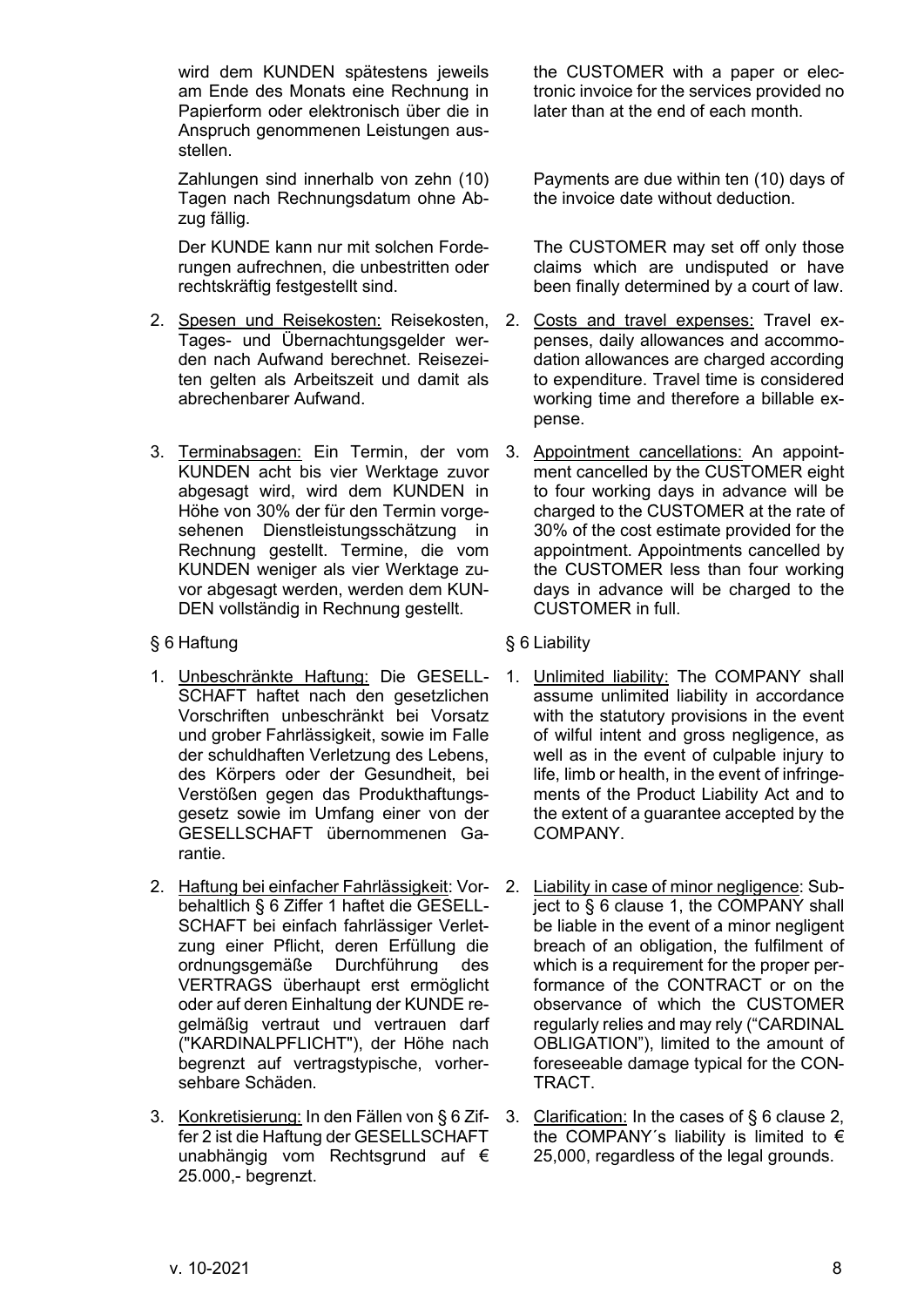- 4. Haftungsausschluss: Im Übrigen ist die Haftung der GESELLSCHAFT ausgeschlossen. Außer in den Fällen von [§ 6](#page-7-0) Ziffer 1 haftet die GESELLSCHAFT insbesondere nicht für entgangenen Gewinn, ausgebliebene Einsparungen, Schäden aus Ansprüchen DRITTER und sonstige mittelbare und Folgeschäden. Davon ausgenommen sind gerichtlich auferlegte Kosten und Schadenersatzbeträge, die die GESELLSCHAFT nach Maßgabe von [§ 16](#page-17-0) Ziffer [1](#page-17-1) dieser AGB DIENST- UND WERKLEISTUNG im Zusammenhang mit Schutzrechtsbehauptungen von DRITTEN übernimmt. Die GESELLSCHAFT ist nicht haftbar für Folgen, die darauf beruhen, dass der KUNDE die Leistungen nicht in Übereinstimmung mit dem Vertragszweck und diesen AGB DIENST- UND WERKLEIS-TUNG nutzt.
- 5. Höhere Gewalt: Für EREIGNISSE HÖ- 5. Force majeure: The COMPANY shall not HERER GEWALT, die der GESELL-SCHAFT die Durchführung der Leistungen wesentlich erschweren, die ordnungsgemäße Durchführung des VER-TRAGS zeitweilig behindern oder unmöglich machen, haftet die GESELLSCHAFT nicht.
- 

Mit Ausnahme von Ansprüchen wegen Vorsatz oder grober Fahrlässigkeit oder wegen der schuldhaften Verletzung von Leben, Körper oder Gesundheit gilt für Haftungsansprüche sowie im Falle von Werkleistungen für Gewährleistungsansprüche (III. Teil [§ 16](#page-17-0) dieser AGB DIENST- UND WERKLEISTUNG) gegen die GESELLSCHAFT eine Verjährungsfrist von einem (1) Jahr. Die Verjährungsfrist beginnt ab dem gesetzlichen Verjährungsbeginn.

<span id="page-8-0"></span>§ 8 Vertraulichkeit § 8 Confidentiality

Die PARTEIEN sind verpflichtet, alle im Rahmen des Vertragsverhältnisses erlangten VERTRAULICHEN INFORMATI-ONEN zeitlich unbegrenzt vertraulich zu behandeln, insbesondere nicht an DRITTE weiterzugeben oder anders als zu vertraglichen Zwecken zu verwerten. Soweit eine Weitergabe an DRITTE zur Ausübung von Rechten oder zur Vertragserfüllung notwendig ist, sind diese DRITTEN auf die Einhaltung von mit diesem [§ 8](#page-8-0) im Wesentlichen vergleichbaren Vertraulichkeitspflichten zu verpflichten.

- 4. Liability disclaimer: In all other respects, the COMPANY's liability shall be excluded. Except in the cases set out in § 6 clause 1, the COMPANY shall in particular not be liable for profits lost, savings forfeit, losses resulting from THIRD PARTY claims and other indirect and consequential damages. Excluded are court-imposed costs and damage reimbursement payments which the COM-PANY assumes in accordance with § 16 clause 1 of these GTC SERVICES AND WORKS PERFORMANCE in connection with property rights claims by THIRD PARTIES. The COMPANY shall not be liable for any consequences based on the CUSTOMER's failure to use the services in accordance with the purpose of the CONTRACT and these GTC SERVICES AND WORKS PERFORMANCE.
- be liable for EVENTS OF FORCE MAJEURE which make it substantially more difficult for the COMPANY to perform the services or which temporarily impede or render impossible the proper performance of the CONTRACT.

# § 7 Verjährung § 7 Statute of Limitations

With the exception of claims due to wilful intent or gross negligence or due to culpable injury to life, body or health, the following shall apply to liability claims and, in the case of works performances, to warranty claims (Part III. § 16 of these GTC SERVICES AND WORKS PER-FORMANCE) against the COMPANY a limitation period of one (1) year shall apply. The limitation period shall commence from the statutory commencement of the limitation period.

The PARTIES shall be obliged to treat all CONFIDENTIAL INFORMATION obtained within the context of the contractual relationship as confidential for an unlimited period of time, in particular they may not disclose it to THIRD PARTIES or use it other than for contractual purposes. Insofar as disclosure to THIRD PARTIES is necessary for the exercise of rights or for the performance of CONTRACTS, these THIRD PARTIES shall be obliged to comply with non-disclosure obligations that are largely comparable with [§ 8](#page-8-0) of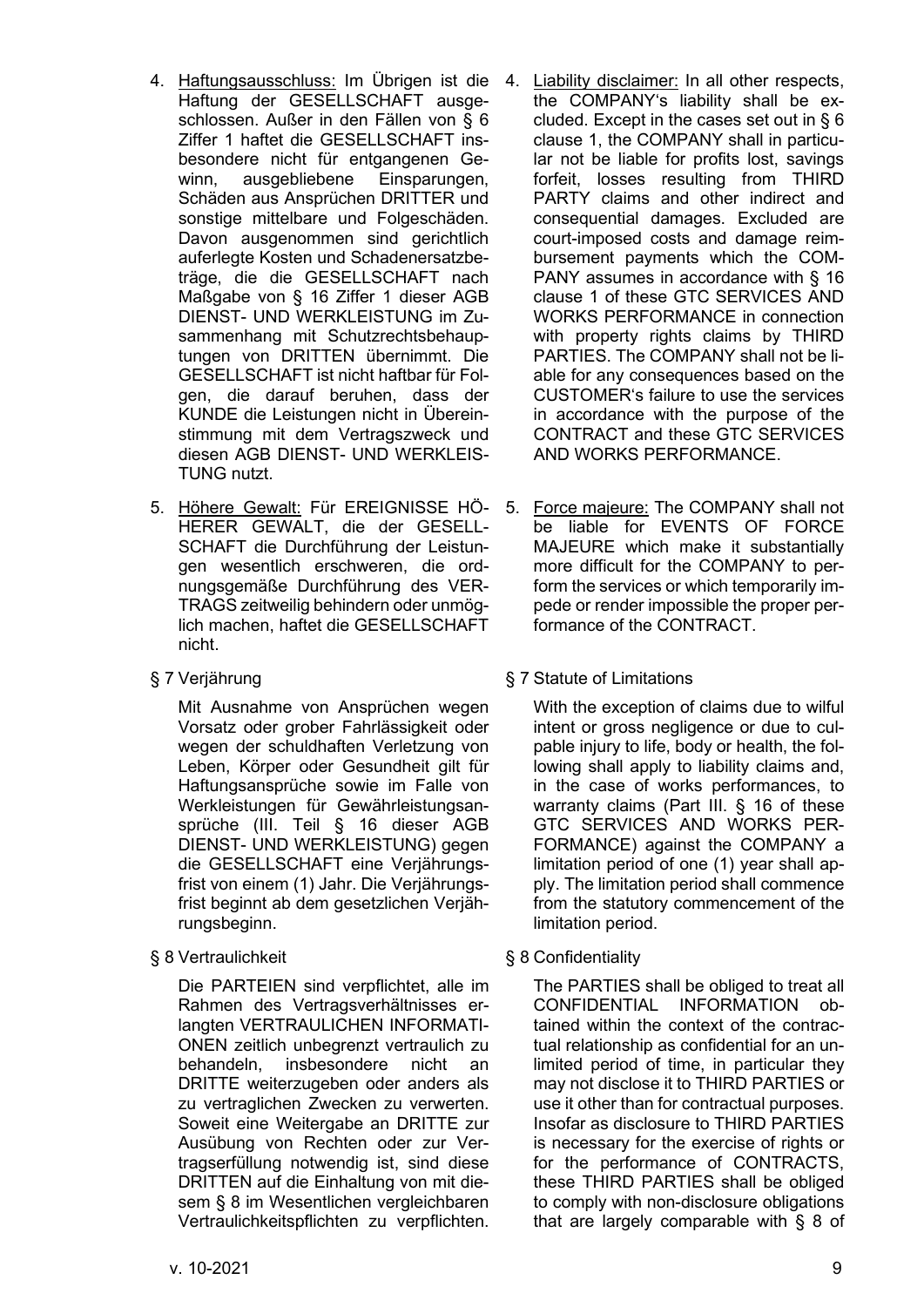Die empfangende PARTEI darf VER-TRAULICHE INFORMATIONEN ausnahmsweise offenlegen, soweit sie aufgrund einer bindenden gesetzlichen, richterlichen oder behördlichen Entscheidung die VERTRAULICHEN INFORMATIO-NEN offenbaren muss. Vor der Offenlegung verpflichtet sich die PARTEI, welche die VERTRAULICHEN INFORMATI-ONEN erhalten hat, die jeweils andere PARTEI unverzüglich über die Anordnung der Offenlegung der VERTRAULI-CHEN INFORMATIONEN schriftlich zu informieren, damit diese Rechtsmittel rechtzeitig ergreifen kann, um die Offenlegung zu verhindern oder diese zu beschränken. Legt sie ein Rechtsmittel ein, so ist die andere PARTEI weiterhin an die Geheimhaltungspflicht gebunden, solange das Rechtsmittel aufschiebende Wirkung hat. Die offenlegende PARTEI wird die empfangende PARTEI über die Einlegung eines Rechtsmittels informieren.

Die GESELLSCHAFT und der KUNDE haben mit Unterzeichnung des VER-TRAGS eine AVV nach Maßgabe der DSGVO geschlossen. Sämtliche Verarbeitungen von nicht-anonymisierten, personenbezogenen KUNDENDATEN erfolgen durch die GESELLSCHAFT im Auftrag des KUNDEN auf Basis der AVV.

Bei der Erbringung von professionellen Serviceleistungen durch die GESELL-SCHAFT wird der KUNDE sicherstellen, dass nur solche personenbezogenen Daten, die den konkreten Einzelfall betreffen (etwa zur fachlichen und technischen Unterstützung in Bezug auf Konfigurationen), via remote für den BERATER einsehbar sind.

Eine Übermittlung von nicht-anonymisierten, personenbezogenen KUNDENDA-TEN (z.B. Testdaten, Mitarbeiterstammdaten etc.) auf vorab nicht gemeinsam festgelegten Übermittlungs- und Kommunikationswegen an die GESELLSCHAFT ist nicht zulässig.

1. Schriftform: Änderungen und Ergänzungen des VERTRAGS bedürfen zu ihrer Wirksamkeit der Schriftform. Dies gilt auch für den Verzicht des Schriftformerfordernisses oder das Abbedingen dieser Schriftformklausel selbst.

this document. The receiving PARTY may disclose CONFIDENTIAL INFOR-MATION by way of exception to the extent that it is required to disclose the CONFIDENTIAL INFORMATION pursuant to a binding legal, judicial or regulatory decision. Prior to disclosure, the PARTY which received the CONFIDEN-TIAL INFORMATION undertakes to promptly notify the other PARTY in writing of the order to disclose the CONFIDEN-TIAL INFORMATION so that the other PARTY may take timely remedies to prevent or limit the disclosure. If it lodges an appeal, the other PARTY continues to be bound by the obligation of secrecy as long as the appeal has suspensive effect. The disclosing PARTY will inform the receiving PARTY of the filing of an appeal.

§ 9 Datenschutz § 9 Data protection

By signing the CONTRACT, the COM-PANY and the CUSTOMER have concluded a DPA in accordance with the GDPR. All processing of non-anonymised, personal CUSTOMER DATA shall be carried out by the COMPANY on behalf of the CUSTOMER on the basis of the DPA.

When the COMPANY provides the professional services, the CUSTOMER shall ensure that only personal data relating to the specific individual case (e.g. for professional and technical support with regard to configurations) can be viewed remotely by the CONSULTANT.

The transmission of non-anonymized, personal CUSTOMER DATA (e.g. test data, employee master data etc.) to the COMPANY by means of transmission and communication channels that have not been mutually agreed upon in advance shall not be permitted.

- § 10 Sonstiges § 10 Miscellanea
	- 1. Written form: Amendments and supplements to the CONTRACT shall only be effective if made in writing. This shall also apply to the waiver of the written form requirement or the waiver of this written form clause itself.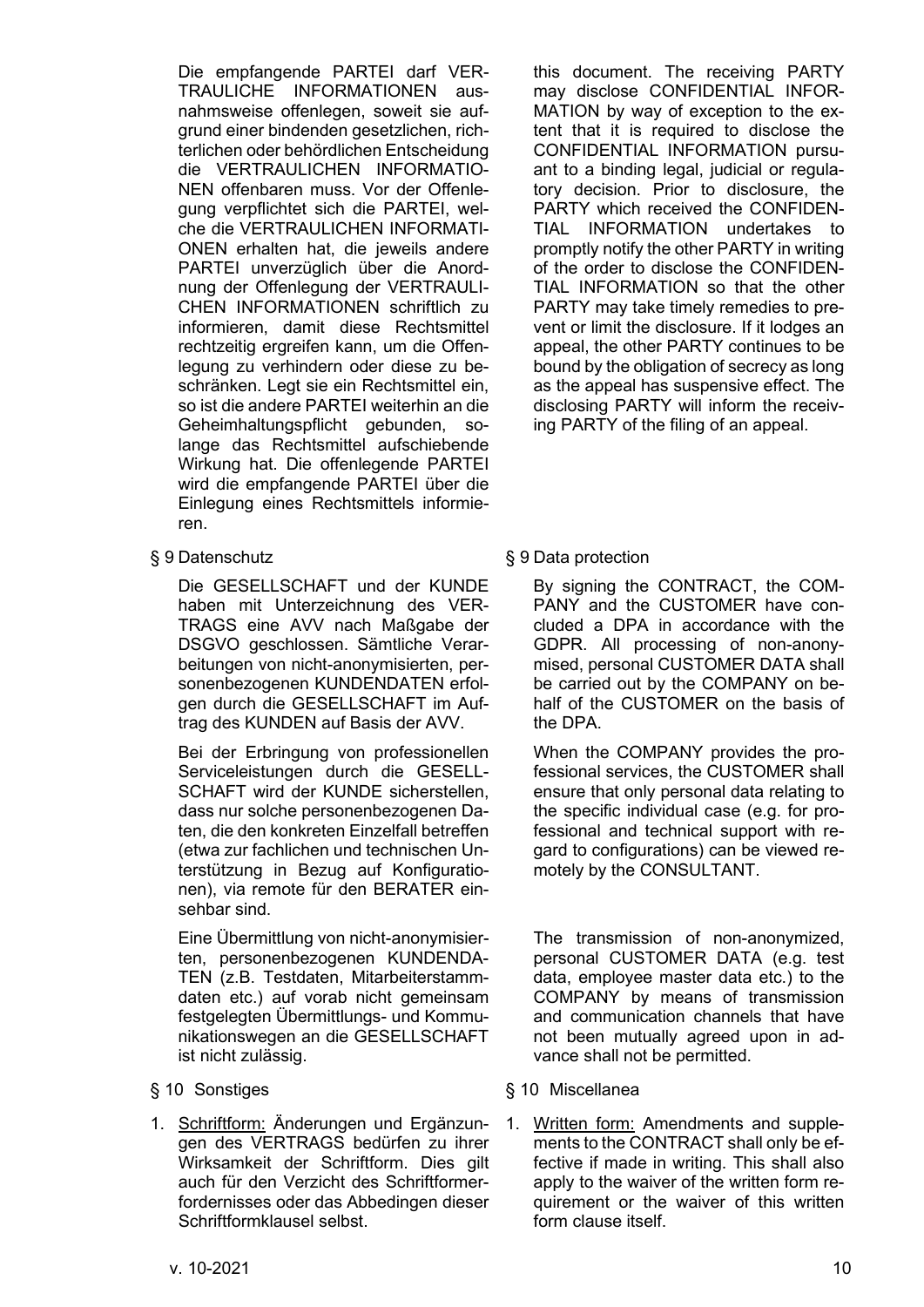- 2. Form von Kündigungen und Rücktritt: Die Erklärung der Kündigung oder - ausschließlich bei Werkleistungen - des Rücktritts hat schriftlich zu erfolgen; Textform, z. B. per E-Mail oder Telefax, ist nicht ausreichend.
- 3. Änderungen des VERTRAGS: Die GE-SELLSCHAFT ist berechtigt, die Bestimmungen des VERTRAGS zu ändern oder zu ergänzen, soweit hierdurch das bei Vertragsschluss vereinbarte Äquivalenzverhältnis in Bezug auf wesentliche Vertragsbestandteile nicht negativ berührt wird und die Änderungen für den KUN-DEN zumutbar sind. Die Anpassungsbefugnis erstreckt sich hierbei insbesondere auf Änderungen in Bezug auf (i) technische Entwicklungen, (ii) Änderungen der rechtlichen Rahmenbedingungen, (iii) Anpassungen der Regelungen zum Umgang mit personenbezogenen Daten, (iv) die Beseitigung einer nachträglich entstandenen Äquivalenzstörung oder (v) die Beseitigung von Regelungslücken (z. B. bei unvorhersehbaren, veränderten Umständen). Die GESELLSCHAFT wird den KUNDEN über die geplanten Änderungen vorab informieren. Die Änderungen gelten als vom KUNDEN angenommen, wenn er diesen nicht innerhalb von sechs (6) Wochen nach der Änderungsmitteilung gegenüber der GESELL-SCHAFT in Schrift- oder Textform widerspricht. In der Änderungsmitteilung weist die GESELLSCHAFT den KUNDEN auch auf die vorgesehene Bedeutung seines Verhaltens hin.
- 4. Übertragung: Der KUNDE ist nicht berechtigt, den VERTRAG oder einzelne Rechte und Pflichten an DRITTE ohne vorherige schriftliche Zustimmung durch die GESELLSCHAFT abzutreten oder zu übertragen. Die GESELLSCHAFT kann den VERTRAG an ein mit ihr VERBUN-DENES UNTERNEHMEN übertragen.
- 5. Abwerbeverbot: Der KUNDE wird während der Vorgespräche sowie der Dauer des VERTRAGS und für einen Zeitraum von zwei (2) Jahren nach Beendigung der Gespräche oder des VERTRAGS keine BERATER der GESELLSCHAFT oder ihrer VERBUNDENEN UNTERNEHMEN für eigene oder fremde Zwecke abwerben, einstellen oder auf sonstige Weise beschäftigen. Das Verbot gilt auch für
- 2. Form of termination of and withdrawal from the CONTRACT: The declaration of termination of or - exclusively in the case of work performances - of withdrawal from the CONTRACT must be made in writing; text form, e.g. by e-mail or fax, is not sufficient.
- 3. Amendments to the CONTRACT: The COMPANY shall be entitled to amend or supplement the provisions of the CON-TRACT insofar as this does not negatively affect the equivalence relationship agreed upon at the time the CONTRACT was concluded with regard to essential elements of the CONTRACT and the amendments are reasonable for the CUSTOMER. The right to amend the CONTRACT in particular shall include changes with regard to (i) technical developments, (ii) changes in the legal framework, (iii) adaptations of the regulations on the handling of personal data, (iv) the elimination of an equivalence disruption that has arisen subsequently or (v) the elimination of regulatory gaps (e.g. in the event of unforeseeable, changed circumstances). The COMPANY will inform the CUSTOMER of the planned amendments in advance. The amendments shall be deemed to have been accepted by the CUSTOMER if it does not object to the COMPANY in writing or text form within six (6) weeks after notification. In the notice of amendment, the COMPANY shall also draw the CUSTOMER´s attention to the intended significance of its conduct.
- 4. Transfer: The CUSTOMER may not assign or transfer the CONTRACT or individual rights and obligations to THIRD PARTIES without the prior written consent of the COMPANY. The COMPANY may transfer the CONTRACT to an AF-FILIATED COMPANY.
- 5. Non-solicitation: The CUSTOMER shall not solicit, hire or otherwise employ CON-SULTANTS of the COMPANY or its AF-FILIATES for its own or any THIRD PARTY's purposes during the preliminary discussions and the term of the CON-TRACT and for a period of two (2) years after the termination of the discussions or the CONTRACT. The prohibition also applies to the attempt of the aforementioned acts.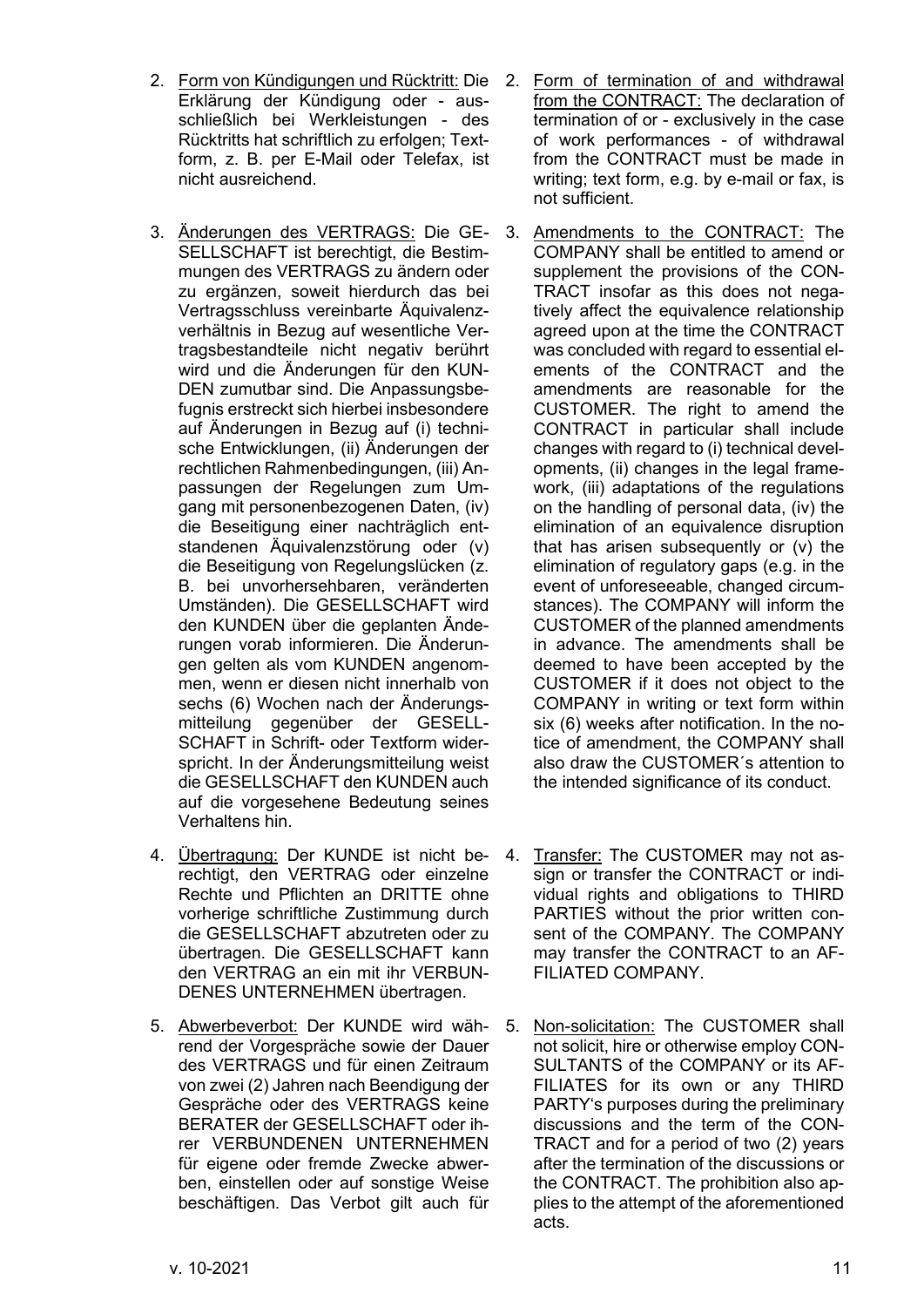den Versuch der vorgenannten Handlungen.

- 6. Rechtswahl, Gerichtsstand: Für alle Ansprüche aus oder im Zusammenhang mit dem VERTRAG ist ausschließlich das Recht am Sitz der GESELLSCHAFT anzuwenden; die Anwendung des "Einheitlichen UN-Kaufrechts" (Übereinkommen der Vereinten Nationen über Verträge über den internationalen Wareneinkauf) wird ausdrücklich ausgeschlossen. Ausschließlicher Gerichtsstand für alle Streitigkeiten aus oder im Zusammenhang mit dem VERTRAG ist am Sitz der GESELL-SCHAFT.
- 7. Version: Von diesen Allgemeinen Geschäftsbedingungen existiert eine Fassung in deutscher und englischer Sprache. Die englische Fassung ist eine Leseabschrift und nicht verbindlich. Sollte es zwischen beiden Fassungen Differenzen geben, ist ausschließlich die Fassung in deutscher Sprache verbindlich.

## **II. Teil: Ergänzende Bestimmungen für II. Part: Supplementary provisions for Dienstleistungen**

§ 11 Ansprüche bei Nicht- und Schlechtleistung von Dienstleistungen

Werden die professionellen Serviceleistungen in Form von Dienstleistungen nicht vertragsgemäß erbracht und hat die GESELLSCHAFT dies zu vertreten, so ist sie verpflichtet, die betreffenden professionellen Serviceleistungen auf ausdrückliche Rüge des KUNDEN vertragsgemäß zu erbringen. Die Rüge des KUNDEN muss schriftlich gegenüber der GESELL-SCHAFT und spätestens innerhalb von zwei (2) Wochen ab Kenntnisnahme oder ab dem Zeitpunkt, zu dem der KUNDE ohne grobe Fahrlässigkeit hätte Kenntnis erlangen müssen, erfolgen. Gelingt die vertragsgemäße Leistungserbringung auch dann nicht, ist der KUNDE zur fristlosen Kündigung des VERTRAGS berechtigt, vorausgesetzt (i) die Leistungserbringung scheitert aus vom KUNDEN nicht zu vertretenden Gründen und (ii) der KUNDE hat der GESELLSCHAFT schriftlich eine angemessene Nachholungsfrist gesetzt und diese Frist ist erfolglos verstrichen.

In diesem Fall steht der GESELL-SCHAFT ein Vergütungsanspruch auf die bis zum Wirksamwerden der Kündigung bereits erbrachten Leistungen zu. Die

- 6. Choice of law, place of jurisdiction: The laws at the registered office of the COM-PANY shall apply exclusively to all claims arising from or in connection with the CONTRACT; the application of the "Uniform UN Sales Law" (United Nations Convention on Contracts for the International Sale of Goods) is expressly excluded. The exclusive place of jurisdiction for all disputes arising from or in connection with the CONTRACT shall be the registered office of the COMPANY.
- 7. Version: German and English versions of these General Terms and Conditions are available. The English version is an unofficial copy and is not binding. Should there be any differences between the two versions, only the German language version shall be binding.

# **services**

§ 11 Claims for non-performance and poor performance of services

If the professional services in the form of services are not provided in accordance with the CONTRACT and this is attributable to the COMPANY, the latter shall provide the professional services in question in accordance with the CONTRACT upon express complaint by the CUSTOMER. The CUSTOMER's complaint must be made in writing to the COMPANY and at the latest within two (2) weeks of becoming aware of it or of the time at which the CUSTOMER should have become aware of it without gross negligence. If the performance in accordance with the CON-TRACT is still not successful, the CUS-TOMER shall be entitled to terminate the CONTRACT without notice, provided that (i) the performance fails for reasons not attributable to the CUSTOMER and (ii) the CUSTOMER has given the COM-PANY a reasonable grace period in writing and this period has elapsed without the COMPANY properly performing the services.

In this case, the COMPANY shall be entitled to the remuneration for the services already rendered up to the effective date of the termination. The remuneration shall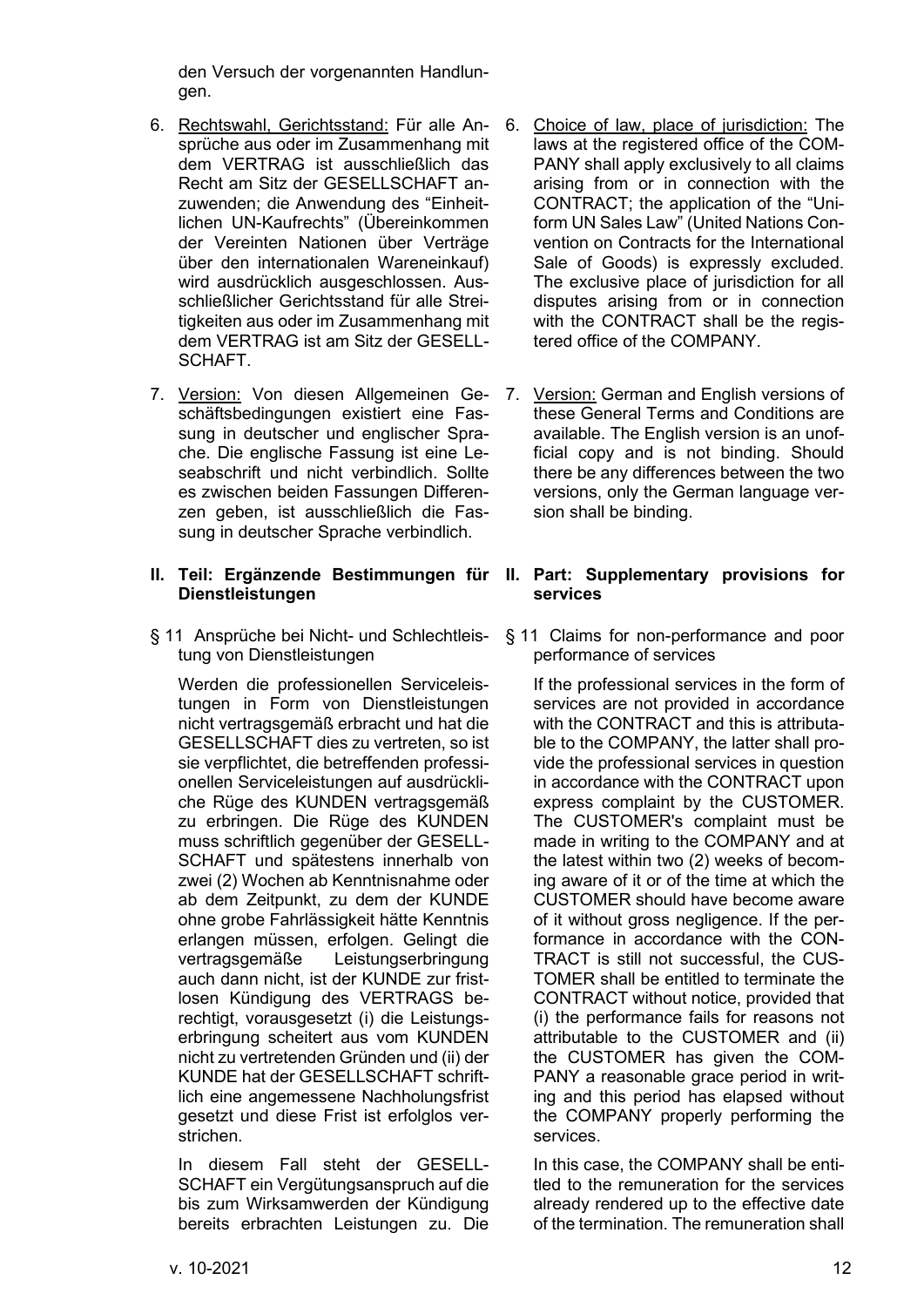Vergütung entfällt nur für solche Leistungen, für die der KUNDE spätestens binnen zwei (2) Wochen nach seiner Kündigungserklärung nachweist, dass diese für ihn nicht nutzbar und ohne Interesse sind. Weitergehende Ansprüche des KUNDEN sind ausgeschlossen. Der vorgenannte Ausschluss gilt nicht bei Ansprüchen wegen Vorsatz oder grober Fahrlässigkeit oder wegen der schuldhaften Verletzung des Lebens, des Körpers oder der Gesundheit. Das Recht zur außerordentlichen Kündigung bleibt hiervon unberührt.

## **III. Teil: Ergänzende Bestimmungen für Werkleistungen**

- § 12 Durchführung von professionellen Serviceleistungen in Form von Werkleistungen
- 1. Ausdrückliche Kennzeichnung: Die GE-SELLSCHAFT erbringt Werkleistungen (i) nur im Zusammenhang mit der Herstellung von nicht standardisierten, d. h. kundenspezifischen und / oder neu zu entwickelnden Sonderprogrammierungen und vergleichbaren ARBEITSERGEBNIS-SEN, die ausdrücklich auf Basis eines individuellen Kundenwunsches erstellt werden und (ii) im VERTRAG ausdrücklich als Werkvertrag oder in Bezug auf einzelne Leistungen als Werkleistungen bezeichnet werden. Die GESELLSCHAFT und der KUNDE werden die betreffenden Leistungen daher unter Hinweis auf deren werkvertraglichen Charakter im VER-TRAG ausdrücklich und eindeutig kennzeichnen. Fehlt eine ausdrückliche Kennzeichnung, haben die PARTEIEN die im VERTRAG festgelegten Leistungen im Zweifel als Dienstleistungen vereinbart und die Bedingungen unter diesem III. Teil finden keine Anwendung.

Soweit im VERTRAG nicht ausdrücklich als solche gekennzeichnet, handelt es sich bei Festlegungen hinsichtlich der Beschaffenheit der ARBEITSERGEBNISSE nicht um Garantieerklärungen.

2. Lieferumfang: Ist Gegenstand der Werkleistung eine Sonderprogrammierung, so ist die Lieferung einer Dokumentation der erbrachten Werkleistung sowie die Herausgabe des Quellcodes nur geschuldet, wenn dies ausdrücklich zwischen den PARTEIEN im VERTRAG vereinbart ist. Im Falle einer solchen Vertragsregelung erfolgt die Herausgabe des Quellcodes ausschließlich durch Hinterlegung only be waived for those services for which the CUSTOMER proves, at the latest within two (2) weeks after its notice of termination, that they are not usable and of no interest to it. Further claims of the CUSTOMER are excluded. The aforementioned exclusion shall not apply in the case of claims for intent or gross negligence or for culpable injury to life, body or health. The right to extraordinary termination without notice remains unaffected.

## **III. Part: Supplementary provisions for work performances**

- § 12 Carrying out professional services in the form of work performances
- 1. Explicit labelling: The COMPANY shall provide work performances (i) only in connection with the production of nonstandardised, i.e. CUSTOMER-specific and / or newly to be developed special programming and comparable WORK SERVICES, which are expressly created on the basis of an individual CUSTOMER request and (ii) are expressly designated in the CONTRACT as a work contract or in relation to individual services as work performances. The COMPANY and the CUSTOMER shall therefore expressly and unambiguously identify the services concerned in the CONTRACT with reference to their contractual nature. In the absence of an express designation, the PARTIES have agreed that the performances under the CONTRACT are, in case of doubt, services and the terms and conditions of this Part III. shall not apply.

Unless expressly identified as such in the CONTRACT, any stipulations regarding the quality of the WORK RESULTS shall not constitute warranties.

2. Scope of delivery: If the subject matter of the work performance is special programming, the delivery of documentation of the work performance performed as well as the surrender of the source code shall only be owed if this is expressly agreed between the PARTIES in the CON-TRACT. In the event of such a contractual arrangement, the release of the source code shall be carried out exclusively by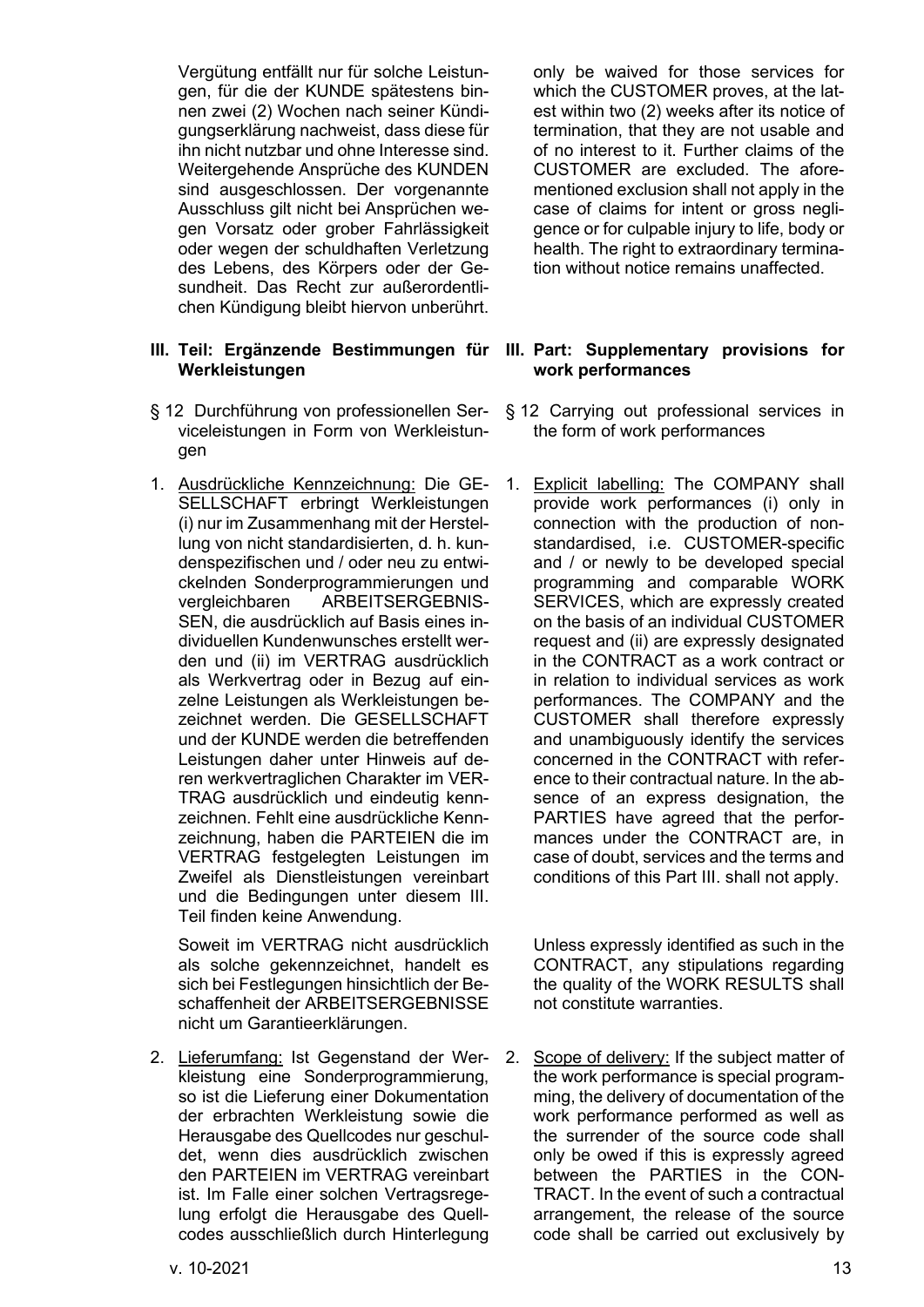bei einer unabhängigen Hinterlegungsstelle unter Abschluss einer separaten Hinterlegungsvereinbarung. Die Hinterlegung erfolgt dabei in einem allgemein verständlichen, marktüblichen Format. Ist die Herausgabe eines ARBEITSERGEB-NISSES nur möglich, soweit auch der Quellcode von ATOSS PRODUKTEN offengelegt werden muss, so erfolgt die Herausgabe von Quellcode der GESELL-SCHAFT ebenfalls ausschließlich durch Hinterlegung bei einer unabhängigen Hinterlegungsstelle unter Abschluss einer separaten Hinterlegungsvereinbarung. Die Kosten und Gebühren für die Hinterlegung, einschließlich einer etwaigen ersten oder weiteren Prüfungen der AR-BEITSERGEBNISSE, sind vom KUN-DEN zu tragen.

3. Fristen und Termine: Fristen und Termine in Bezug auf die Fertigstellung und Bereitstellung von ARBEITSERGEBNIS-SEN sind im VERTRAG explizit als "Verbindliche Fertigstellungstermine" zu bezeichnen. Andernfalls sind Termine und Fristen für die GESELLSCHAFT unverbindlich.

Erbringt der KUNDE seine Beistellungsund Mitwirkungspflichten (vgl. hierzu [§ 3](#page-2-0) un[d § 13\)](#page-13-0) oder eine sonstige erforderliche Unterstützungsleistung nicht vereinbarungsgemäß oder nicht termingerecht und sind hierdurch nach der bisherigen Planung Fristen und Termine nicht einzuhalten, verlieren entsprechende Fristen und Termine ihre Gültigkeit. In diesem Fall werden die PARTEIEN unter Berücksichtigung der Ressourcenplanung der GESELLSCHAFT neue Fristen und Termine vereinbaren. Dies gilt insbesondere dann, wenn z. B. die Erstellung eines Pflichtenheftes durch die GESELL-SCHAFT vorgesehen ist und der KUNDE dieses erst nach dem vorgesehenen Termin freigibt oder der KUNDE der GE-SELLSCHAFT die erforderlichen Informationen nicht rechtzeitig vorgelegt hat. Dasselbe gilt, wenn durch eine nachträgliche Änderung des Pflichtenheftes oder durch Änderungen an der Systemumgebung des KUNDEN eine fristgerechte Leistungserbringung unmöglich oder erschwert wird.

<span id="page-13-0"></span>§ 13 Weitere Mitwirkungspflichten des KUN-DEN

deposit with an independent depository under the conclusion of a separate deposit agreement. The filing shall be made in a generally understandable format customary in the market. If the disclosure of a WORK RESULT is only possible upon disclosure of the source code of ATOSS PRODUCTS, the disclosure of source code of the COMPANY shall likewise be made exclusively by deposit with an independent depository under conclusion of a separate deposit agreement. The costs and fees for the deposit, including any initial or further audits of the WORK RE-SULTS, shall be borne by the CUS-TOMER.

3. Deadlines and dates: Deadlines and dates relating to the completion and provision of WORK RESULTS shall be explicitly referred to in the CONTRACT as "Binding Completion Dates". Otherwise, dates and deadlines are non-binding for the COMPANY.

If the CUSTOMER does not comply with its obligations to provide and cooperate (cf. § 3 and § 13 hereunder) or any other required support service as agreed or on time and if, as a result, deadlines and dates are not met according to the previous planning, the corresponding deadlines and dates shall lose their validity. In this case, the PARTIES will agree on new deadlines and dates, taking into account the COMPANY's resource planning. This shall apply, in particular, if, for example, the preparation of a specification is planned by the COMPANY and the CUS-TOMER does not approve of it until after the scheduled date or if the CUSTOMER has not provided the COMPANY with the necessary information in due time. The same applies if a subsequent change to the specifications or changes to the CUS-TOMER's system environment make it impossible or substantially more difficult to provide the service on time.

- § 13 Further obligations of the CUSTOMER to cooperate
- Ergänzend zu den Bestimmungen in [§ 3](#page-2-0) In addition to the provisions in § 3 of these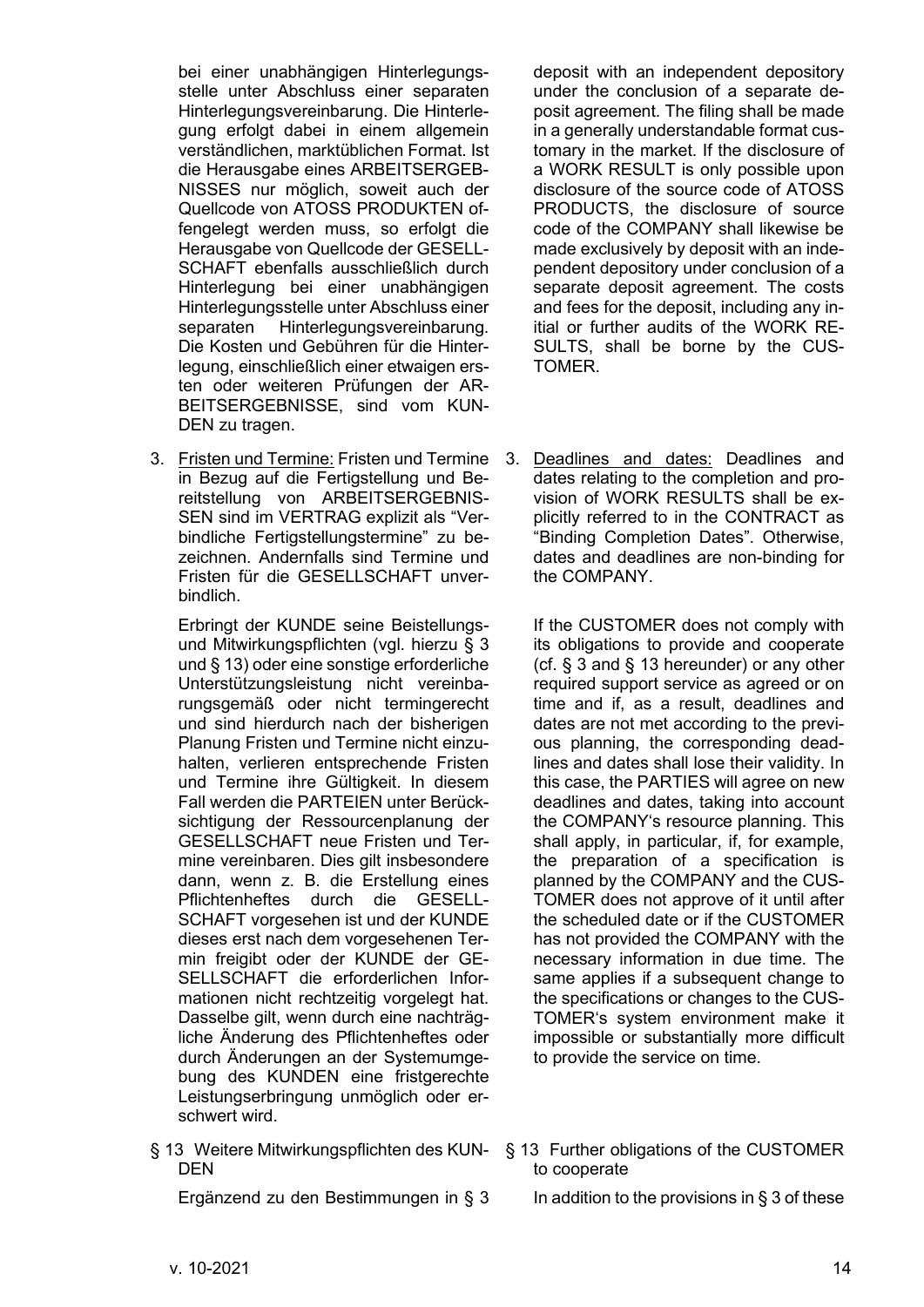dieser AGB DIENST- und WERKLEIS-TUNGEN sind bei der Durchführung von professionellen Serviceleistungen in Form von Werkleistungen weitere Mitwirkungspflichten durch den KUNDEN zu erbringen. Dazu gehören insbesondere

- a) die Übermittlung eines vollständigen Pflichtenheftes (inklusive Anforderungskatalog und Leistungsbeschreibungen); hierbei wird der KUNDE dafür sorgen, dass die Datenverarbeitungsumgebung zur Integration der ARBEITSERGEB-NISSE im erforderlichen Umfang in der Leistungsbeschreibung beschrieben ist und dem AKTUELLEN STAND DER TECHNIK entspricht;
- b) die Bereitstellung von Testdaten für die Durchführung von Abnahmetests;
- c) die Bereitstellung von hinreichend qualifiziertem Personal und Ressourcen aus IT und den betreffenden Geschäftsbereichen während des Leistungszeitraums, damit sich Fragen unverzüglich klären lassen und / oder interne Anforderungen im Geschäftsbetrieb des KUNDEN unverzüglich umgesetzt werden können;
- d) die Steuerung von Drittparteien und Koordination von Ansprechpartnern mit Drittparteien, insbesondere wenn es um die Bereitstellung von Informationen über Drittsysteme geht.

Der konkrete Umfang der unter lit. a) und b) genannten Informationen ist im VER-TRAG festzulegen. Diese Informationen müssen der GESELLSCHAFT rechtzeitig vor Leistungsbeginn in verbindlicher Fassung vorliegen.

- § 14 Anforderungen an das Pflichtenheft § 14 Requirements for the specifications und die Abnahmetestdokumentation
- 1. Pflichtenheft: Das Pflichtenheft beschreibt abschließend die vom KUNDEN gestellten Anforderungen an die AR-BEITSERGEBNISSE (einschließlich Leistungsbeschreibung, Entwicklungsund Dokumentationsrichtlinien, etc.). Das Pflichtenheft muss, um verbindlich gegenüber der GESELLSCHAFT zu sein, im VERTRAG als integraler Vertragsbestandteil vereinbart werden.
- 2. Abnahmetestdokumentation: Die Abnahmetestdokumentation ist auf der Grundlage des Pflichtenheftes durch den KUN-DEN zu erstellen und durch beidseitige Unterschrift anzuerkennen. Die Abnah-

GTC SERVICES AND WORKS PER-FORMANCE, the CUSTOMER shall have further duties to cooperate when performing professional services in the form of works performance. This includes, in particular

- a) the submission of a complete specification (including catalogue of requirements and performance specifications); in this context, the CUSTOMER shall ensure that the data processing environment for the integration of the WORK RESULTS is described to the required extent in the performance specification and corresponds to the CURRENT STATE OF THE ART;
- b) the provision of test data for the performance of acceptance tests;
- c) the provision of personnel who are sufficiently qualified and resources from IT and the relevant business areas during the performance period so that issues can be resolved without delay and / or internal requirements in the CUSTOMER's business operations can be implemented without delay;
- d) the steering of THIRD PARTIESand coordination of contacts with THIRD PAR-TIES, especially when it comes to providing information on THIRD PARTY systems.

The specific scope of the information referred to in letters a) and b) shall be defined in the CONTRACT. This information must be available to the COMPANY in a final and binding version in due time before the start of the performance.

- and the acceptance test documentation
- 1. Specifications: The performance specification conclusively describes the requirements defined by the CUSTOMER regarding the WORK RESULT (including performance description, development and documentation guidelines, etc.). In order to be binding on the COMPANY, the specifications must be agreed in the CONTRACT as an integral part of the CONTRACT.
- 2. Acceptance test documentation: The acceptance test documentation is to be prepared by the CUSTOMER on the basis of the specifications and acknowledged by both parties by signature. The ac-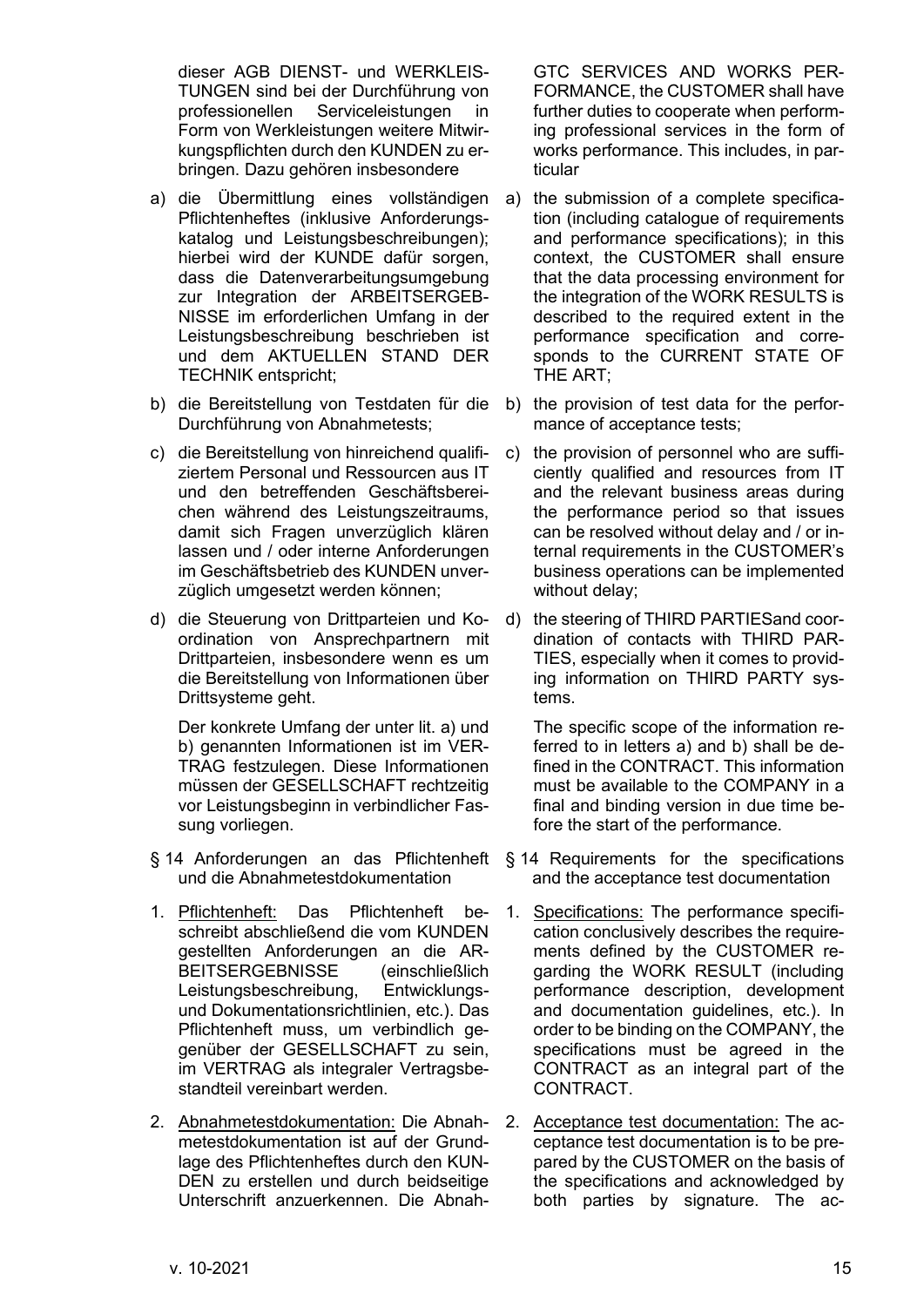metestdokumentation beschreibt abschließend sämtliche Abnahmetests, deren Durchführung sowie die Festlegung von Fehlerkategorien und eine Beschreibung der Abnahmekriterien, bei deren Vorliegen die Werkleistungen abnahmefähig sind. Die Abnahmetestdokumentation ist je nach Terminplan und Erforderlichkeit spätestens jedoch vier (4) Wochen vor Beginn der Abnahmetests durch beidseitige Unterschrift zu bestätigen.

- 3. Beauftragung: Wird die GESELLSCHAFT mit der Erstellung des Pflichtenheftes und / oder der Abnahmetestdokumentation beauftragt, so erfolgt dies nach Maßgabe der jeweils geltenden Vergütungssätze. Die erstellten Unterlagen werden mit der Freigabe durch den KUNDEN verbindlich. Der KUNDE gibt die Dokumente nach Vorlage durch die GESELLSCHAFT unverzüglich frei oder lehnt die Freigabe unter Angabe von Gründen ab. Soweit der KUNDE binnen zehn (10) WERKTA-GEN nach Vorlage des Pflichtenheftes oder der Abnahmetestdokumentation keine Freigabe erklärt, gilt das jeweils vorgelegte Dokument als freigegeben und wird verbindlicher Vertragsbestandteil. Änderungen an dem Pflichtenheft und/oder der Abnahmetestdokumentation können nach der Freigabe nur nach Maßgabe des Änderungsverfahrens [\(§](#page-19-0)  [17](#page-19-0) dieser AGB DIENST- UND WER-KLEISTUNG) vereinbart werden.
- 
- 1. Bereitstellung: Die im VERTRAG als Werkleistungen festgelegten ARBEITS-ERGEBNISSE wird die GESELLSCHAFT dem KUNDEN zur Abnahme bereitstellen. Der KUNDE hat diese daraufhin zu testen und die Abnahme zu erklären, soweit keine abnahmehinderlichen Mängel vorliegen.
- 2. Abnahmetest: Die Tests und die Abnahme basieren auf der Abnahmetestdokumentation oder, wenn keine Abnahmetestdokumentation vorliegt, unter Verwendung der vereinbarten Leistungsdokumentation und den im Referenzhandbuch, in den Anwenderhandbüchern und in der technischen Dokumentation definierten Funktionalitäten und Anforderungen.

Die im Rahmen des Abnahmetests gefundenen Fehler werden in drei (3) Fehlerkategorien eingeordnet:

ceptance test documentation finally describes all acceptance tests, their execution as well as the definition of error categories and a description of the acceptance criteria, if they are met, the work performances are ready for acceptance. Depending on the schedule and necessity, the acceptance test documentation shall be confirmed by signature of both parties no later than four (4) weeks before the start of the acceptance tests.

- 3. Commissioning: If the COMPANY is commissioned to prepare the specifications and / or the acceptance test documentation, this shall be done in accordance with the applicable rates for remuneration. The prepared documents become binding with the approval by the CUSTOMER. The CUSTOMER shall approve the documents immediately after submission by the COMPANY or shall refuse to approve, stating reasons. If the CUSTOMER does not give approval within ten (10) working days after submission of the specifications or the acceptance test documentation, the respective document submitted shall be deemed released and shall become a binding part of the CONTRACT. Changes to the performance specification and / or the acceptance test documentation can only be agreed after release in accordance with the Change Request Procedure (§ 17 of these GTC SER-VICES AND WORKS PERFORMANCE).
- § 15 Abnahme § 15 Acceptance
	- 1. Provision: The COMPANY shall make the WORK RESULTS specified in the CON-TRACT as work performances available to the CUSTOMER for acceptance. The CUSTOMER shall then test them and declare acceptance, provided that there are no defects that prevent acceptance.
	- 2. Acceptance test: The tests and acceptance are based on the acceptance test documentation or, if no acceptance test documentation is available, the agreed performance documentation and the functionalities and requirements defined in the reference manual, user manuals and technical documentation.

The errors found during the acceptance test are classified into three (3) error categories: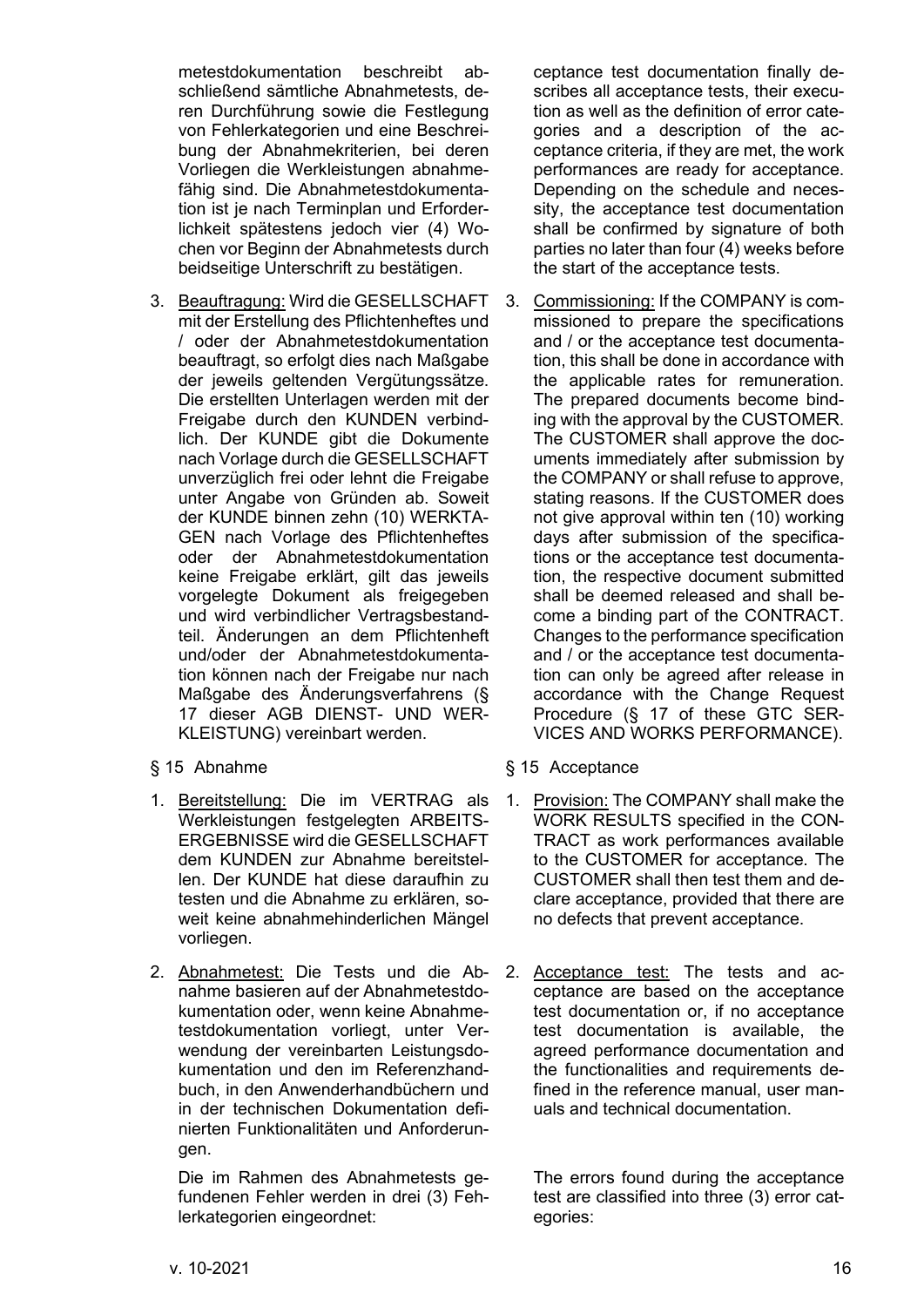Fehlerkategorie 1 - schwere Fehler, das meint z. B. Fehler, die dazu führen, dass die ARBEITSERGEBNISSE insgesamt nicht genutzt werden können sowie Fehler in zentralen Funktionen der ARBEITS-ERGEBNISSE, die zum Abbruch der gesamten Anwendung führen.

Fehlerkategorie 2 - mittlere Fehler, das meint z. B. Fehler in den ARBEITSER-GEBNISSEN, die nicht zu den in der Fehlerkategorie 1 aufgeführten Fehlern gehören und gleichwohl so erheblich sind, dass eine Abnahme und Fehlerkorrektur im Rahmen der Gewährleistung nicht zumutbar ist, da betriebskritische Funktionen nicht ohne wesentliche Fehler sind. Der Mangel kann nicht mit organisatorischen Mitteln umgangen werden.

Fehlerkategorie 3 - leichte Fehler, das meint z. B. Fehler, die keine bedeutsame Auswirkung auf Funktionalität und Nutzbarkeit der ARBEITSERGEBNISSE haben. Die Nutzung der ARBEITSERGEB-NISSE ist hierdurch nicht oder nur unwesentlich eingeschränkt.

Treten Fehler der Fehlerkategorie 1 und 2 auf, ist die GESELLSCHAFT berechtigt, diese Fehler noch während der Abnahmeprüfung zu beheben oder so zu umgehen, dass eine Nutzung des ARBEITS-ERGEBNISSES zumindest im Sinne der Fehlerkategorie 3 möglich ist.

Treten Fehler der Fehlerkategorie 1 und 2 trotz Abhilfeversuchs durch die GE-SELLSCHAFT weiterhin auf, ist der KUNDE berechtigt, den Abnahmetest abzubrechen und die GESELLSCHAFT zur Behebung der Fehler aufzufordern und die GESELLSCHAFT ist verpflichtet, diese unverzüglich zu beseitigen und nach Beseitigung der Fehler das betreffende ARBEITSERGEBNIS erneut zur Abnahme bereitzustellen.

Fehler der Fehlerkategorie 3 sind nicht abnahmehinderlich und werden im Rahmen der Gewährleistung beseitigt.

3. Abnahmeerklärung: Liegen keine abnahmehinderlichen Fehler vor, wird der KUNDE die Abnahme innerhalb von dreißig (30) Kalendertagen nach Bereitstellung durch die GESELLSCHAFT schriftlich erklären. Etwaige festgestellte Fehler sind zu dokumentieren. Hat der KUNDE die Abnahme nicht innerhalb dieser Frist unter Angabe mindestens eines Fehlers

Error category 1 - serious errors, this means, for example, errors that lead to the overall inability to use the WORK RE-SULTS as well as errors in central functions of the WORK RESULTS that lead to the entire application being aborted.

Error category 2 - medium errors, this means e.g. errors in the WORK RE-SULTS which are not to be classified as errors listed in error category 1 and which are nevertheless so significant that acceptance and error correction under the warranty is not reasonable because critical functions are not free from significant errors. The deficiency cannot be solved by organisational means.

Error category 3 - minor errors, which means, for example, errors that do not have a significant impact on the functionality and usability of the WORK RE-SULTS. The use of the WORK RESULTS is not or only insignificantly restricted by this.

If errors of error categories 1 and 2 occur, the COMPANY shall be entitled to remedy these errors during the acceptance test or to work around them in such a way that the WORK RESULT can be used at least in the sense of error category 3.

If errors of error categories 1 and 2 continue to occur despite attempts by the COMPANY to remedy them, the CUS-TOMER shall be entitled to terminate the acceptance test and request the COM-PANY to remedy the errors and the COM-PANY shall remedy them without delay and, after remedying the errors, to make the concerned WORK RESULT available for repeated acceptance.

Errors of error category 3 do not prevent acceptance and will be eliminated within the scope of the warranty.

3. Declaration of Acceptance: If there are no errors preventing acceptance, the CUS-TOMER shall declare acceptance in writing within thirty (30) calendar days after provision by the COMPANY. Any detected errors shall be documented. If the CUSTOMER has not refused acceptance within this period, determining at least one error of error category 1, acceptance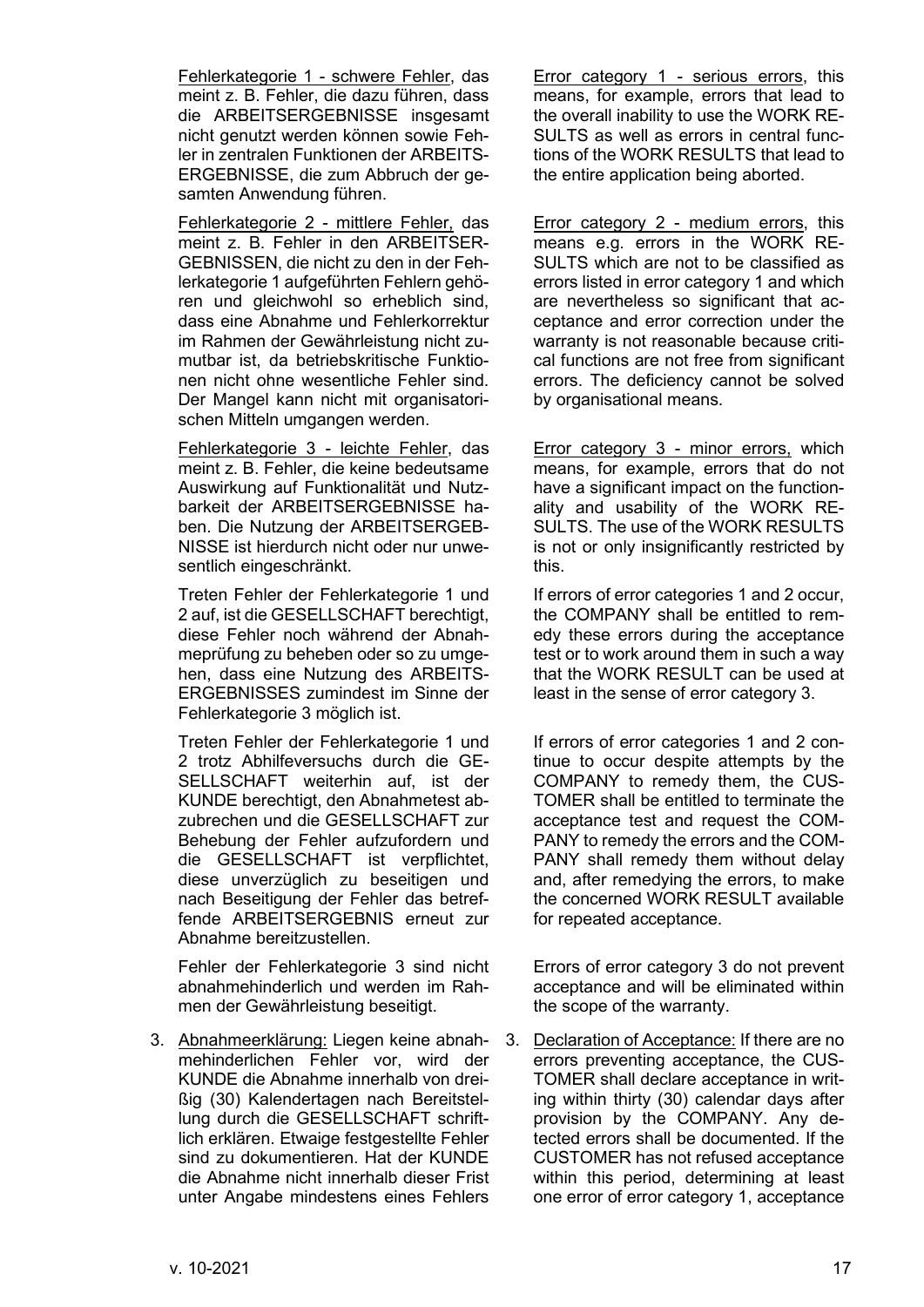der Fehlerkategorie 1 verweigert, gilt die Abnahme mit Fristablauf als erklärt.

# <span id="page-17-0"></span>§ 16 Gewährleistung § 16 Warranty

Die Gewährleistung der GESELL-SCHAFT richtet sich nach den Bestimmungen unter diesem § 16. Die GESELL-SCHAFT gewährleistet, dass die AR-BEITSERGEBNISSE frei von Schutzrechten DRITTER und frei von Sachmängeln sind. Die ARBEITSERGEBNISSE sind frei von Sachmängeln, wenn sie den vereinbarten Anforderungen im Wesentlichen entsprechen. Die GESELLSCHAFT ist von ihren Gewährleistungspflichten befreit, soweit der KUNDE die ARBEITS-ERGEBNISSE entgegen den Bestimmungen des VERTRAGS oder ein Mangel des ARBEITSERGEBNISSES durch eine Handlung oder Unterlassung des KUNDEN verursacht wurde. Das ist z. B. der Fall, wenn ein Mangel auf eine eigenmächtige Bearbeitung oder Änderung des ARBEITSERGEBNISSES durch den KUNDEN zurückzuführen ist. Im Übrigen wird der KUNDE die GESELLSCHAFT im Rahmen des Zumutbaren bei der Beseitigung von Mängeln unterstützen.

Gewährleistungspflichten der GESELL-SCHAFT in Hinblick auf etwaige erforderliche Lizenzierungen bei DRITTEN bestehen nicht.

<span id="page-17-1"></span>1. Ansprüche bei Schutzrechten DRITTER: Die GESELLSCHAFT wird den KUNDEN gegen alle Ansprüche, welche ein DRIT-TER wegen einer Verletzung eines Urheberrechts oder eines sonstigen gewerblichen Schutzrechts im Zusammenhang mit der vertragsgemäßen Inanspruchnahme der ARBEITSERGEBNISSE gegenüber dem KUNDEN behauptet, verteidigen und den KUNDEN von den gerichtlich auferlegten Kosten und Schadenersatzbeträgen gemäß [§ 6](#page-7-0) (Haftung) freistellen. Dies setzt kumulativ voraus, dass der KUNDE (i) die GESELLSCHAFT unverzüglich nach Kenntniserlangung über die Geltendmachung der Ansprüche durch den DRITTEN schriftlich informiert, (ii) zu keinem Zeitpunkt ein Anerkenntnis der behaupteten Schutzrechtsverletzung oder ein vergleichbares Schuldeingeständnis abgibt, (iii) der GESELL-SCHAFT die alleinige Kontrolle über die Abwehr und Vergleichsverhandlungen der Ansprüche mit dem DRITTEN überlässt und (iv) die GESELLSCHAFT im Rahmen des Zumutbaren bei der Abwehr

shall be deemed to have been declared upon expiry of the period.

The COMPANY's warranty is governed by the provisions under this § 16. The COMPANY warrants that the WORK RE-SULTS are free from THIRD PARTY proprietary rights and free from material defects. The WORK RESULTS shall be deemed free from material defects if they substantially meet the agreed requirements. The COMPANY shall be released from its warranty obligations if the CUS-TOMER has operated the WORK RE-SULT in contravention of the provisions of the CONTRACT or a defect in the WORK RESULT has been caused by an act or omission of the CUSTOMER. This is the case, for example, if a defect is due to unauthorised processing or modification of the WORK RESULT by the CUSTOMER. In all other respects, the CUSTOMER shall support the COMPANY within the scope of what is reasonable in the elimination of defects.

There shall be no warranty obligations on the part of the COMPANY with regard to any required licensing with THIRD PAR-TIES.

1. Claims in the case of property rights of THIRD PARTIES: The COMPANY shall defend the CUSTOMER against all claims asserted against the CUSTOMER by a THIRD PARTY for infringement of a copyright or other industrial property right in connection with the contractual use of the WORK RESULTS and shall indemnify the CUSTOMER against the costs and damages imposed by the court in accordance with § 6 (Liability). This requires, cumulatively, that the CUSTOMER (i) informs the COMPANY in writing immediately after becoming aware of the assertion of the claims by the THIRD PARTY, (ii) at no time makes an acknowledgement of the alleged infringement of property rights or a comparable admission of guilt, (iii) gives the COMPANY sole control over the defence and settlement negotiations of the claims with the THIRD PARTY and (iv) assists the COMPANY to the extent reasonable in the defence of the claims. In the event of a legal dispute or arbitration with the THIRD PARTY, the CUSTOMER shall leave the conduct of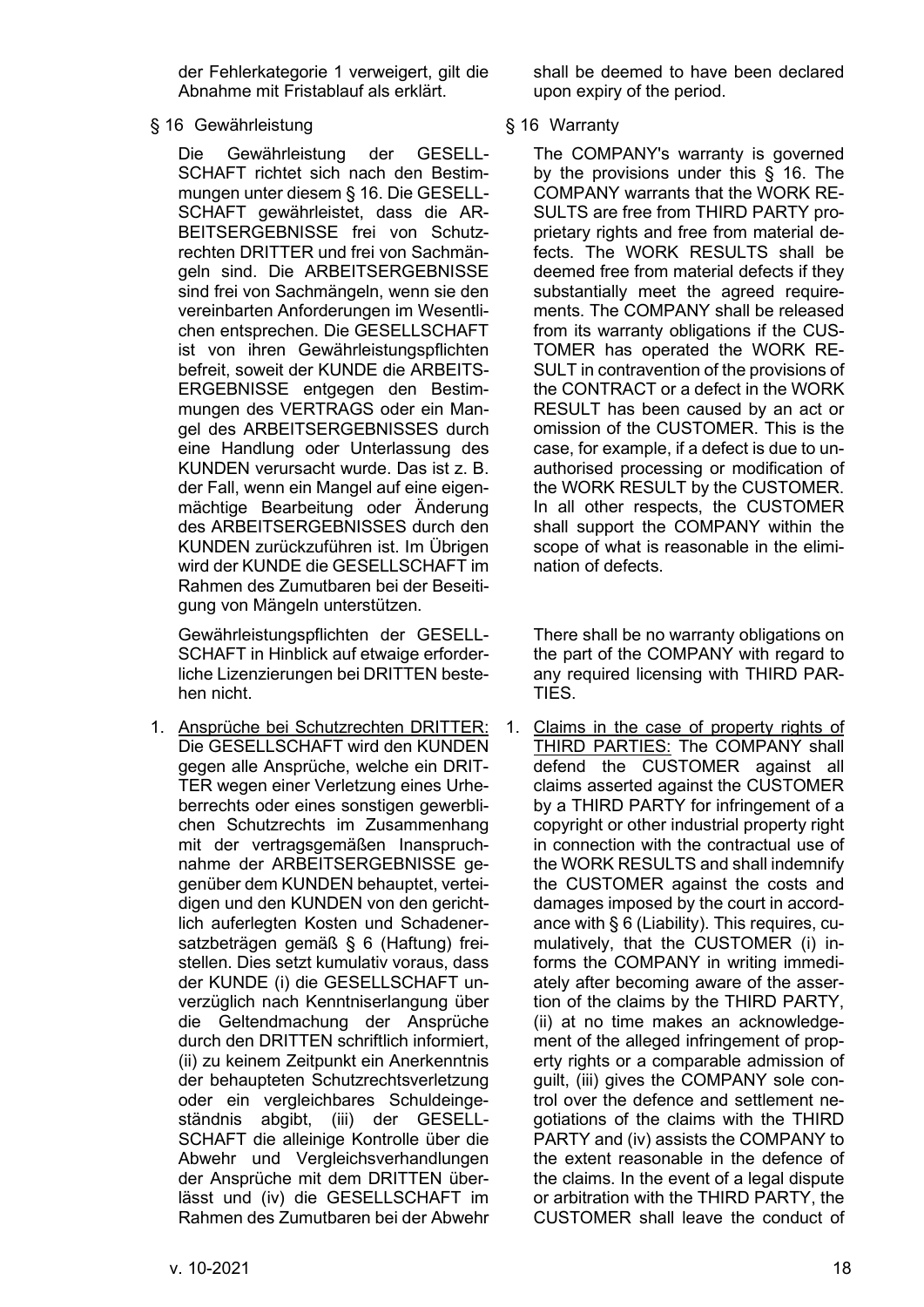der Ansprüche unterstützt. Kommt es zu einer gerichtlichen Auseinandersetzung oder einem Schiedsverfahren mit dem DRITTEN, wird der KUNDE der GESELL-SCHAFT die Führung der Rechtstreitigkeit / des Schiedsverfahrens überlassen, dem von der GESELLSCHAFT bestellten oder bezeichneten Anwalt Vollmacht erteilen und diesem gegenüber Auskünfte im erforderlichen Umfang geben. Soweit der KUNDE der GESELLSCHAFT die gerichtliche und außergerichtliche Rechtsverteidigung nicht vollständig übertragen kann, hat er der GESELLSCHAFT stattdessen im Innenverhältnis die alleinige Kontrolle hierüber einzuräumen; die GE-SELLSCHAFT wird die Rechtsverteidigung sodann im Einvernehmen mit dem KUNDEN durchführen. Wird rechtskräftig festgestellt oder besteht der begründete Verdacht, dass die ARBEITSERGEB-NISSE oder Teile davon Rechten DRIT-TER unterliegen, kann die GESELL-SCHAFT auf ihre Kosten und nach ihrer Wahl entweder die Rechte des DRITTEN für die betreffenden Teile erwerben oder die betreffenden Teile austauschen oder derart ändern, dass sie nicht mehr die Rechte des DRITTEN verletzen, jedoch weiterhin den vereinbarten Anforderungen im Wesentlichen genügen.

2. Sachmängel: Voraussetzung für die Geltendmachung von Mängelansprüchen ist die Reproduzierbarkeit oder Feststellbarkeit der Sachmängel. Der Kunde hat Sachmängel unverzüglich unter Angabe der ihm bekannten und zur Erkennung zweckdienlichen Informationen bei der GESELLSCHAFT zu melden und geeignete Maßnahmen zu treffen, welche die Feststellung des Sachmangels erleichtern und dessen Auswirkungen abwenden oder mindern. Sachmängel wird die GESELLSCHAFT nach ihrer Wahl beseitigen. Dabei ist die GESELLSCHAFT berechtigt, dem KUNDEN als Mängelbeseitigung auch gleichwertige Leistungen oder eine gleichwertige Umgehungslösung via Download bereitzustellen. Schlägt die Nachbesserung auch nach dem dritten Versuch fehl oder gelingt es der GESELLSCHAFT nicht eine Umgehungslösung bereitzustellen, so dass die ARBEITSERGEBNISSE für den KUN-DEN gemäß den vereinbarten Anforderungen einsatzfähig ist, ist der KUNDE in Bezug auf die mangelhaften ARBEITS-ERGEBNISSE berechtigt, die Vergütung

the litigation / arbitration to the COM-PANY, grant power of attorney to the lawyer appointed or designated by the COM-PANY and provide the latter with information to the extent required. Insofar as the CUSTOMER cannot fully transfer the in- and out-of-court legal defence to the COMPANY, the CUSTOMER shall instead grant the COMPANY sole control over it in the internal relationship; the COMPANY shall then carry out the legal defence in agreement with the CUS-TOMER. If it is legally established or if there is reasonable suspicion that the WORK RESULTS or parts thereof are subject to THIRD PARTY rights, the COMPANY may, at its expense and at its option, either acquire the THIRD PARTY rights for the parts concerned or replace or modify the parts concerned in such a way that they no longer infringe the THIRD PARTY rights but continue to substantially comply with the agreed requirements.

2. Material defects: A prerequisite for the assertion of claims for defects is the possibility to reproduce or ascertain the material defects. The CUSTOMER shall report any material defects to the COMPANY without delay, stating the information known to it and useful for detection, and shall take appropriate measures to facilitate the detection of the material defect and to avert or reduce its effects. The COMPANY shall remedy material defects at its discretion. In this context, the COM-PANY shall be entitled to provide the CUSTOMER with equivalent services or an equivalent workaround solution via download as a remedy for defects. If the rectification fails even after the third attempt or if the COMPANY does not succeed in providing a workaround so that the WORK RESULT is operational for the CUSTOMER in accordance with the agreed requirements, the CUSTOMER shall be entitled to reduce the remuneration for the defective WORK RESULT or to withdraw from the CONTRACT insofar as it cannot reasonably be expected to continue to adhere to the CONTRACT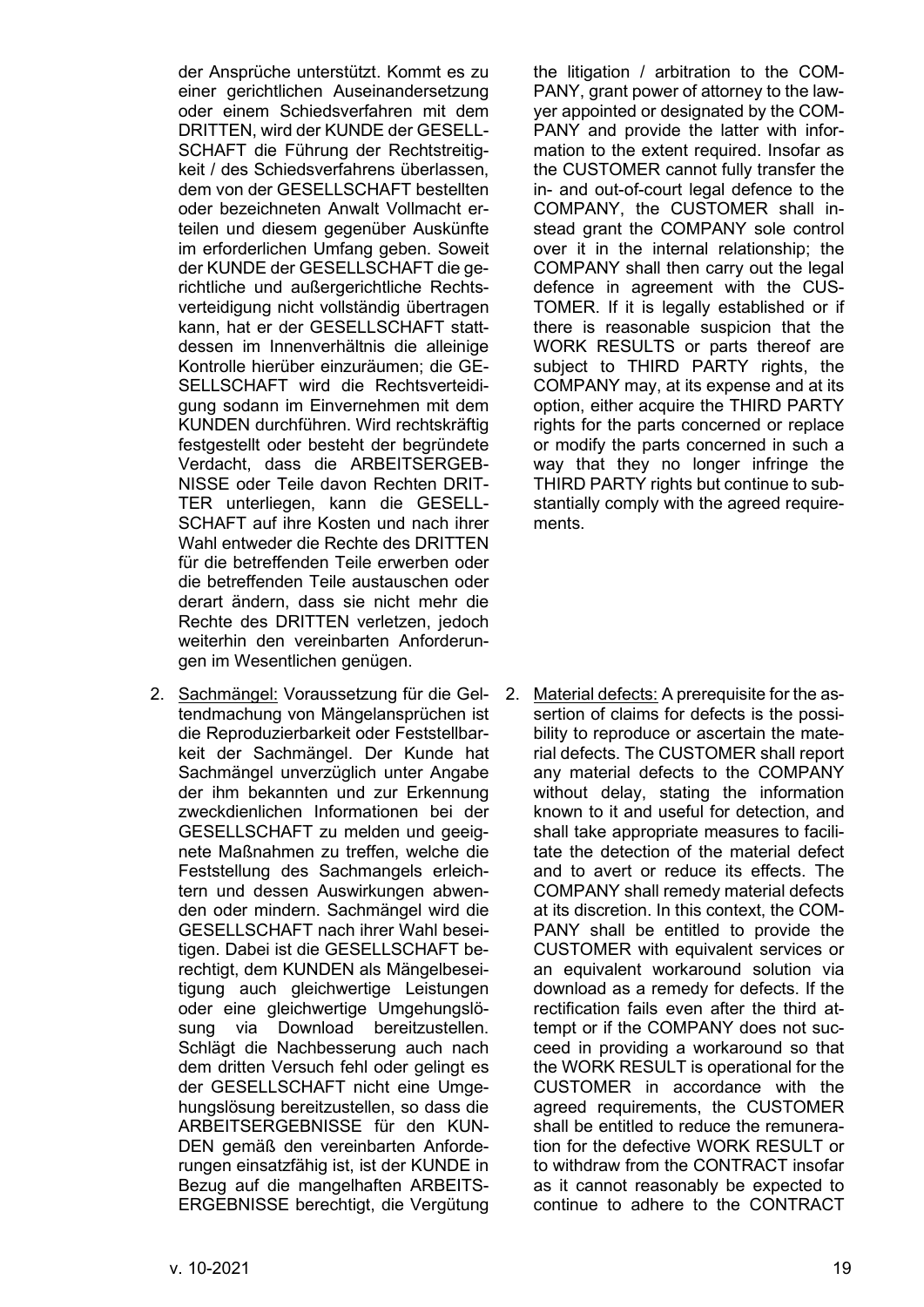für diese zu mindern oder vom VER-TRAG zurückzutreten, soweit ihm ein weiteres Festhalten am VERTRAG aufgrund des Sachmangels nicht zumutbar ist. Hat die GESELLSCHAFT eine Teilleistung bewirkt, so kann der KUNDE vom ganzen VERTRAG nur zurücktreten, wenn er an der Teilleistung kein Interesse hat. Der KUNDE kann vom VERTRAG nicht zurücktreten, wenn die Pflichtverletzung unerheblich ist. Sofern der GE-SELLSCHAFT ein Verschulden zur Last fällt, ist der KUNDE berechtigt, Schadensersatz oder Ersatz vergeblicher Aufwendungen nach Maßgabe von [§ 6](#page-7-0) der AGB DIENST- UND WERKLEISTUNG zu verlangen.

<span id="page-19-0"></span>§ 17 Änderungsverfahren (Change Requ-§ 17 Change Request Procedure est)

Änderungen oder Ergänzungen an den im VERTRAG festgelegten oder freigegebenen professionellen Serviceleistungen können im Wege des Änderungsverfahrens nach Maßgabe der folgenden Bestimmungen vereinbart werden:

- 1. Antrag: Sowohl der KUNDE als auch die GESELLSCHAFT können jederzeit durch einen schriftlichen Antrag unter Beschreibung der gewünschten Änderungen oder Ergänzungen an den im VERTRAG festgelegten oder bereits freigegebenen Leistungen das Änderungsverfahren einleiten. Der Antrag (Change Request) ist schriftlich an den Ansprechpartner der anderen PARTEI zu übermitteln. Der Antrag muss ausreichende Informationen enthalten, um den Umfang und die Auswirkungen der gewünschten Leistungsänderung abschließend bewerten zu können.
- 2. Nachtragsangebot: Stellt der KUNDE einen Antrag auf Leistungsänderung, überprüft die GESELLSCHAFT diesen auf die Realisierbarkeit, den erforderlichen Zeitaufwand, eventuell zusätzlich entstehende Kosten und wird dem KUNDEN innerhalb eines Zeitraumes von spätestens zwei (2) Wochen ein schriftliches Nachtragsangebot auf Basis der jeweils geltenden Vergütungssätze der GESELL-SCHAFT unterbreiten. Sollte der vorgenannte Zeitraum aufgrund der Komplexität oder des Umfangs des Antrags nicht ausreichend sein, teilt die GESELL-SCHAFT dem KUNDEN dies vor Fristablauf unter Vorlage einer entsprechenden, aussagekräftigen Begründung mit und

due to the material defect. In case of partial performance by the COMPANY, the CUSTOMER may only withdraw from the entire CONTRACT if it has no interest in the partial performance. The CUS-TOMER may not withdraw from the CON-TRACT if the breach is insignificant. If the COMPANY is at fault, the CUSTOMER shall be entitled to claim damages or reimbursement of futile expenses in accordance with § 6 of the GTC SERVICES AND WORKS PERFORMANCE.

Changes or additions to the professional services specified or released in the CONTRACT may be agreed by way of the Change Request Procedure pursuant to the following provisions:

- 1. Request: Both the CUSTOMER and the COMPANY may initiate the Change Request Procedure at any time by submitting a written request describing the desired changes or additions to the services specified in the CONTRACT or already approved. The change request must be submitted in writing to the contact person of the other PARTY. The request must contain sufficient information to allow a final assessment of the scope and impact of the requested change.
- 2. Supplementary offer: If the CUSTOMER submits a request for a change in performance, the COMPANY shall review it with regard to feasibility, the time required, any additional costs incurred and shall submit a written supplementary offer to the CUSTOMER within a period of no more than two (2) weeks on the basis of the COMPANY's currently applicable rates of remuneration. Should the aforementioned period not be sufficient due to the complexity or scope of the request, the COMPANY shall notify the CUS-TOMER thereof before expiry of the deadline, submitting an appropriate, meaningful justification, and shall submit the supplementary OFFER as soon as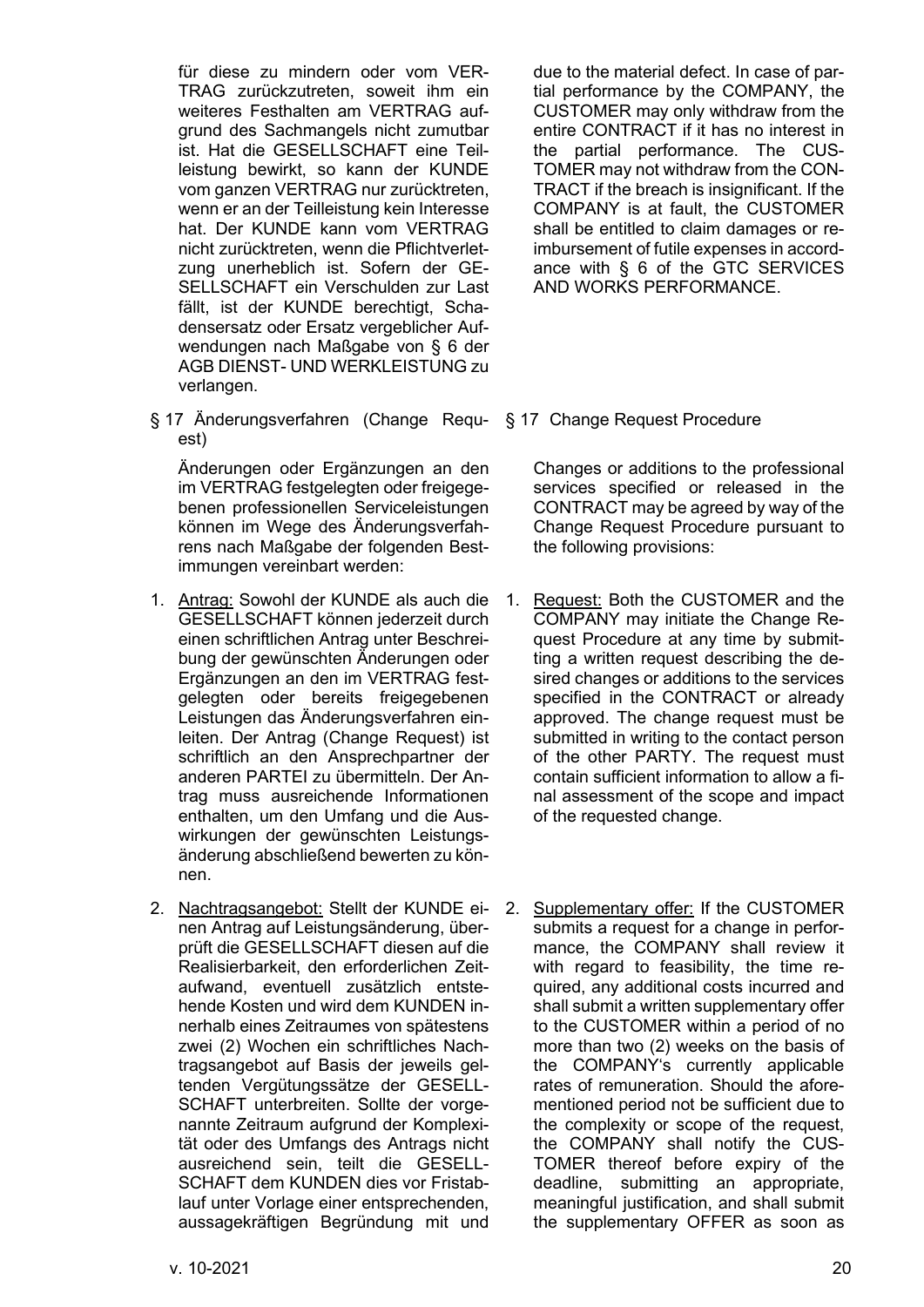hat das Nachtragsangebot schnellstmöglich zu unterbreiten. Das Nachtragsangebot berücksichtigt insbesondere die folgenden Informationen:

- die technischen und funktionalen Auswirkungen in Bezug auf den Leistungsumfang, die sich aus der Durchführung der Leistungsänderung ergeben können, insbesondere (i) eine Anpassung der Aufwandsschätzung und (ii) ggf. zusätzliche Mitwirkungspflichten des KUNDEN, soweit sie von der GESELLSCHAFT bei Anwendung ordnungsgemäßer Sorgfalt vorhersehbar sind;
- mögliche Auswirkungen auf Fristen und Termine und ggf. einen Vorschlag für einen geeigneten Zeitraum für die Durchführung der Leistungsänderung;
- sonstige Umstände, die der KUNDE vernünftigerweise benötigt, um eine fundierte Entscheidung hinsichtlich des Nachtragsangebots treffen zu können.
- 3. Annahme: Der KUNDE wird die GESELL-SCHAFT innerhalb von zwei (2) Wochen benachrichtigen, ob er das Nachtragsangebot annimmt. Bis zur Annahme des Nachtragsangebots ist die GESELL-SCHAFT zur Erbringung der ursprünglich vereinbarten Leistungen berechtigt und verpflichtet, es sei denn der KUNDE verlangt eine Leistungsaussetzung. Akzeptiert der KUNDE das Nachtragsangebot wird die GESELLSCHAFT die Leistungsänderungen auf Grundlage des Nachtragsangebots umsetzen. Lehnt der KUNDE das Nachtragsangebot ab, führt die GESELLSCHAFT die Leistungserbringung im ursprünglich vereinbarten Umfang durch.
- 4. Kosten: Stellt der KUNDE einen Antrag auf Leistungsänderung, so hat der KUNDE den dadurch entstehenden Aufwand der GESELLSCHAFT für die Untersuchung der gewünschten Leistungsänderung und für die Erstellung des Nachtragsangebots sowie etwaige Stillstandskosten (neutrale Zeiten) gesondert zu vergüten. Stellt die GESELLSCHAFT einen Antrag auf Leistungsänderung, weil die Änderung für die Leistungserbringung sachlich notwendig ist und war dieser Umstand für die GESELLSCHAFT bei Auftragserteilung unter Einhaltung ihrer Sorgfaltspflichten nicht erkennbar, so sind die Mehrkosten für das Nachtragsangebot ebenfalls durch den KUN-DEN zu tragen. In allen anderen Fällen ist

possible. The supplementary OFFER shall take into account, in particular, the following information:

- the technical and functional effects in relation to the scope of performance which may result from the implementation of the change in performance, in particular (i) an adjustment of the effort estimate and (ii) additional cooperation obligations of the CUSTOMER, if any, to the extent that they are foreseeable by the COMPANY in the exercise of due diligence;
- possible effects on deadlines and dates and, if applicable, a proposal for a suitable period for implementation of the change;
- other circumstances reasonably required by the CUSTOMER to make an informed decision regarding the supplementary OFFER.
- 3. Acceptance: The CUSTOMER shall notify the COMPANY within two (2) weeks on whether it accepts the supplementary OFFER. Until acceptance of the supplementary OFFER, the COMPANY shall be entitled and obliged to provide the originally agreed services, unless the CUS-TOMER requests a suspension of performance. If the CUSTOMER accepts the supplementary OFFER, the COMPANY shall implement the changes in performance based on the supplementary OF-FER. If the CUSTOMER rejects the supplementary OFFER, the COMPANY shall carry out the performance of services to the originally agreed extent.
- 4. Costs: If the CUSTOMER submits a request for a change, the CUSTOMER shall separately remunerate the COMPANY's expenses incurred for the investigation of the requested change and for the preparation of the supplementary OFFER as well as any downtime costs (neutral times). If the COMPANY makes a request for a change because the change is factually necessary for the performance of the service and if this circumstance was not recognisable to the COMPANY when the order was placed in compliance with its duty of care, the additional costs for the supplementary OFFER shall also be borne by the CUSTOMER. In all other cases, the investigation of the desired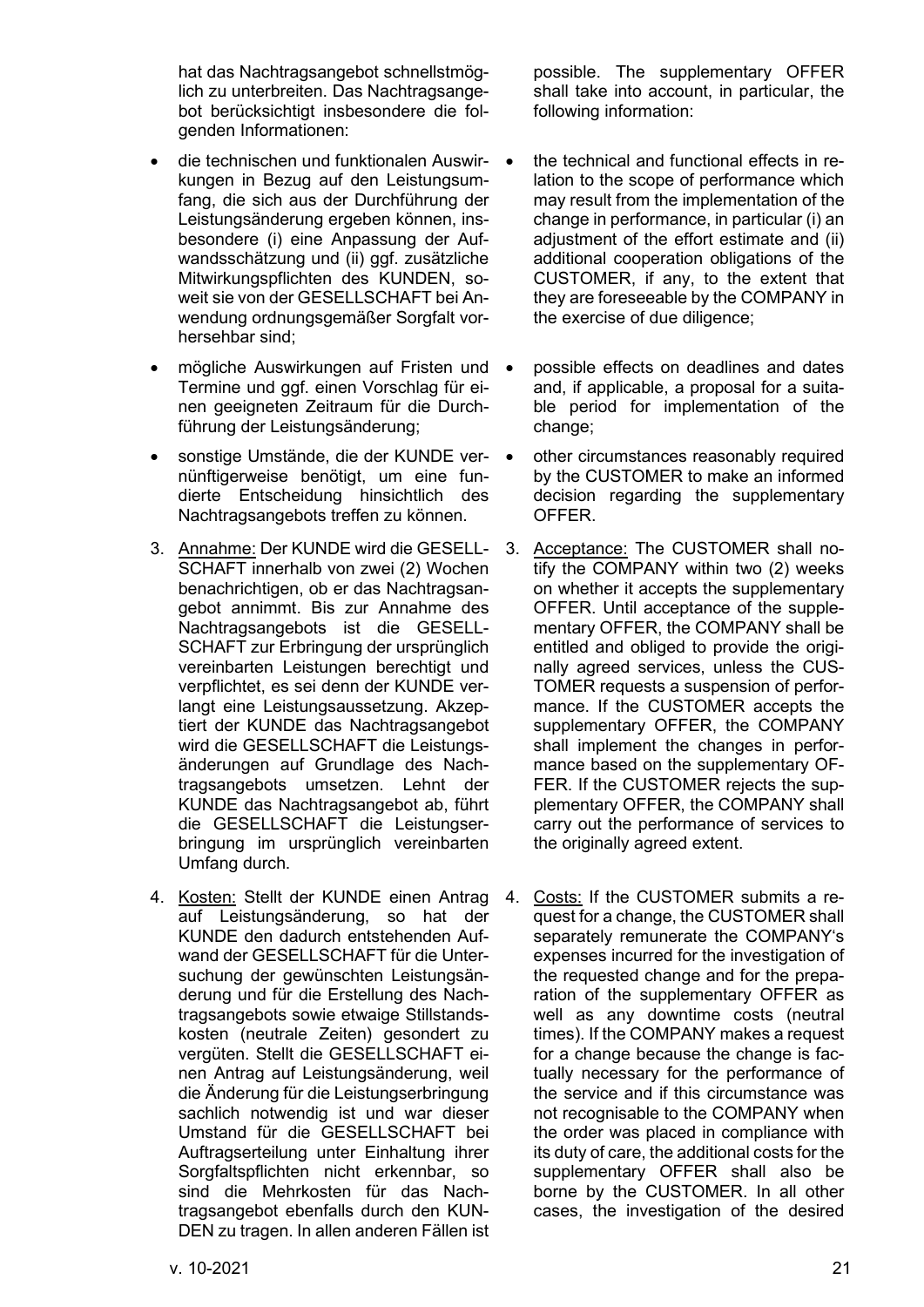die Untersuchung der gewünschten Leistungsänderung und die Erstellung des Nachtragsangebots für den KUNDEN kostenfrei.

# <span id="page-21-0"></span>**IV. Teil: Definitionen und Klarstellungen IV. Part: Definitions and clarifications**

- 1. Soweit in den AGB DIENST- UND WER-KLEISTUNG ausschließlich die männliche Form für bestimmte Personen oder Personengruppen verwendet wird, erfolgt dies lediglich aus Vereinfachungs-gründen. Die jeweilige Formulierung bezieht sich gleichermaßen auf alle Geschlechter.
- 2. Soweit nach diesen AGB DIENST- UND WERKLEISTUNG eine Erklärung "in Schriftform" oder "schriftlich" abzugeben ist, kann diese - mit Ausnahme von Kündigungen oder eines Rücktritts - durch die GESELLSCHAFT auch in Textform, insbesondere durch E-Mail, gegenüber dem zuständigen Ansprech-partner des KUN-DEN erklärt werden.
- 3. Im Übrigen gelten die nachfolgenden Definitionen:

**"AGB DIENST- UND WERKLEISTUNG"** bezeichnet diese Allgemeinen Geschäftsbedingungen;

**"AKTUELLER STAND DER TECHNIK"** umfasst die bis zum jeweiligen Zeitpunkt gewonnenen technischen Erkenntnisse, die Eingang in die betriebliche Praxis gefunden haben und allgemein anerkannt sind;

**"ANALYSEN"** bezeichnet die i[n § 4](#page-4-0) Ziffer 3 der AGB DIENST- und WERKLEIS-TUNG näher beschriebenen Analysen, Untersuchungen, Auswertungen und Messungen von anonymisierten KUN-DENDATEN und / oder sonstigen Daten und Informationen, wie beispielsweise Lizenzinformationen, technische Informationen oder solche Informationen, die sich aus den technischen, funktionalen Rahmenbedingungen des Einsatzes und der Nutzung der ATOSS PRODUKTE durch den KUNDEN ergeben;

**"ANGEBOT"** bezeichnet das Angebotsschreiben der GESELLSCHAFT, welches den Inhalt der Leistungserbringung durch die GESELLSCHAFT definiert. Soweit die PARTEIEN den Leistungsinhalt infolge von Nachbestellungen erweitern, bezeichnet dieser Begriff auch das Nachtragsangebot in seiner zuletzt erweiterten

change in performance and the preparation of the supplementary OFFER shall be free of charge for the CUSTOMER.

- 1. To the extent the masculine form for certain persons or groups of persons is exclusively used in the GTC SERVICES AND WORKS PERFORMANCE, it is merely for the sake of simplification. The relevant wording shall refer equally to all genders.
- 2. Insofar as a declaration is to be made "in written form" or "in writing" in accordance with these GTC SOFTWARE MAINTE-NANCE, it may also be made by the COMPANY in text form, in particular by email, to the relevant contact person of the CUSTOMER, with the exception of notices of termination or recission.
- 3. In all other respects, the following definitions shall apply:

**"GTC SERVICES AND WORKS PER-FORMANCE"** means these General Terms and Conditions;

**"CURRENT STATE OF THE ART"** includes the technical knowledge gained up to the respective point in time, which has found its way into operational practice and is generally recognised;

**"ANALYSES"** means the analyses, investigations, evaluations and measurements of anonymised CUSTOMER DATA and / or other data and information, such as licence information, technical information or such information resulting from the technical, functional framework conditions of the deployment and use of the ATOSS PRODUCTS by the CUS-TOMER, as described in more detail in § 4 clause 3 of the GTC SERVICES AND WORKS PERFORMANCE;

**"OFFER"** means the letter of offer from the COMPANY defining the content of the performance by the COMPANY. Insofar as the PARTIES extend the content of the performance as a result of supplementary orders, this term shall also refer to the supplementary offer in its most recently amended version;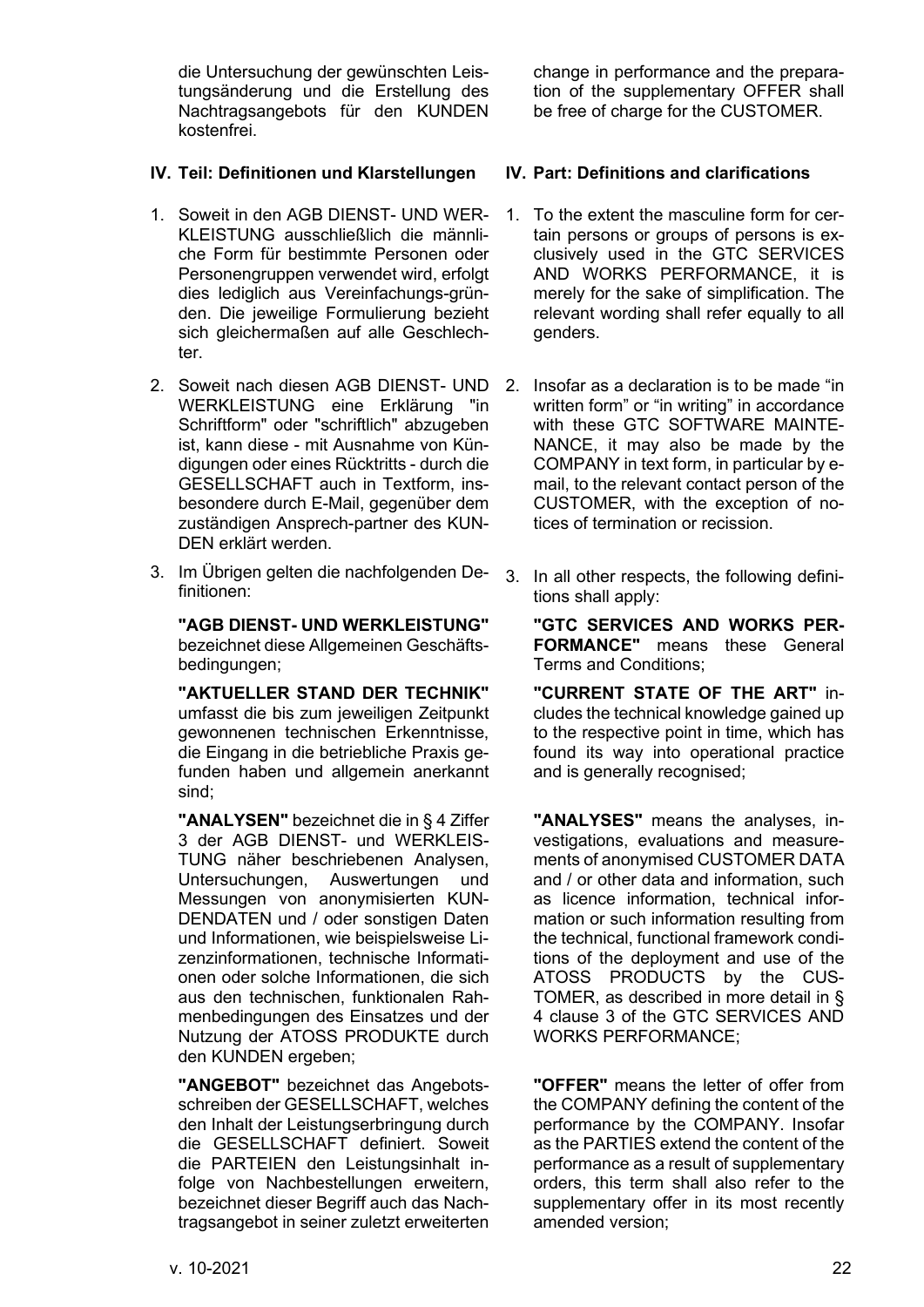### Form;

**"ARBEITSERGEBNISSE"** sind nur Ergebnisse von ausdrücklich vereinbarten Werkleistungen der GESELLSCHAFT, wie etwa kundenspezifische Sonderprogrammierungen oder kundenspezifische Anpassungen der ATOSS PRODUKTE (im Objektcode und / oder Quellcode);

**"ATOSS PRODUKTE"** bezeichnet die Gesamtheit der Softwareprogramme, welche die GESELLSCHAFT für den KUNDEN nach Maßgabe des VER-TRAGS im Objektcode als MODULE für den Zweck der Installation und Nutzung auf dem System des KUNDEN liefert. Der Quellcode wird dem KUNDEN nicht überlassen;

**"AVV"** meint die Auftragsverarbeitungsvereinbarung, welche die GESELL-SCHAFT als Auftragsverarbeiter und der KUNDE als Verantwortlicher gemäß Art. 28 DSGVO in Bezug auf die Erhebung, Verarbeitung und Nutzung von personenbezogenen Daten des KUNDEN mit Unterzeichnung des VERTRAGS als integralen Vertragsbestandteil ab-schließen. Die AVV ist auf der ATOSS Website unter <https://www.atoss.com/de-de/avv> abrufbar;

**"BERATER"** bezeichnet Personal, welches im Auftrag und nach eigenem Ermessen der GESELLSCHAFT die Leistungserbringung durchführt;

**"DOKUMENTATION"** bezeichnet zusammengefasst derzeit die folgenden Dokumente: (i) die Anlage namens "Systemfreigaben und Voraussetzungen", (ii) die Anlage namens "Produktbeschreibung" und (iii) das Referenzhandbuch und sonstige bereitgestellte technische Dokumentation, jeweils in deren gültiger Fassung;

**"DRITTER"** meint jede natürliche oder juristische Person mit Ausnahme der PAR-TEIEN und den mit ihnen VERBUNDE-NEN UNTERNEHMEN, deren angestellte und freie Mitarbeiter, Leiharbeiter sowie von den PARTEIEN beauftragte externe Berater (wie etwa Unternehmensberater, Wirtschaftsprüfer und Rechtsberater);

**"DSGVO"** bezeichnet. die Verordnung (EU) 2016/679 des Europäischen Parlaments und des Rates vom 27. April 2016 zum Schutz natürlicher Personen bei der Verarbeitung personenbezogener Daten,

**"WORK RESULTS"** mean only deliverables of expressly agreed work performances of the COMPANY, such as customized special programming or customized adaptations of ATOSS PRODUCTS (in object code and / or source code);

**"ATOSS PRODUCTS"** means the entirety of the software programs which the COMPANY delivers to the CUSTOMER in accordance with the CONTRACT in object code as MODULES for the purpose of installation and use on the CUS-TOMER´s system. The CUSTOMER will not receive the source code;

**"DPA"** means the Data Processing Agreement, that the COMPANY as Processor and the CUSTOMER as Controller conclude pursuant to Article 28 of the GDPR by signing the CONTRACT as an integral part of the CONTRACT with respect to the collection, processing and use of the CUSTOMER´s personal data. The DPA is available on the ATOSS website at [https://www.atoss.com/en-gb/dpa;](https://www.atoss.com/en-gb/dpa)

**"CONSULTANT"** means personnel who perform services on behalf of and at the sole discretion of the COMPANY;

**"DOCUMENTATION"** means, collectively, the following documents at this time: (i) the annex called "System Approvals and Requirements", (ii) the annex called "Product Description" and (iii) the reference manual and other technical documentation provided, in each case as amended;

**"THIRD PARTY"** means any natural person or legal entity other than the PAR-TIES and their AFFILIATED COMPA-NIES, their salaried and freelance employees, temporary workers and external consultants (such as management consultants, auditors and legal advisors) engaged by the PARTIES;

**"GDPR"** means the Regulation (EU) 2016/679 of the European Parliament and of the Council of 27 April 2016 on the protection of natural persons with regard to the processing of personal data and on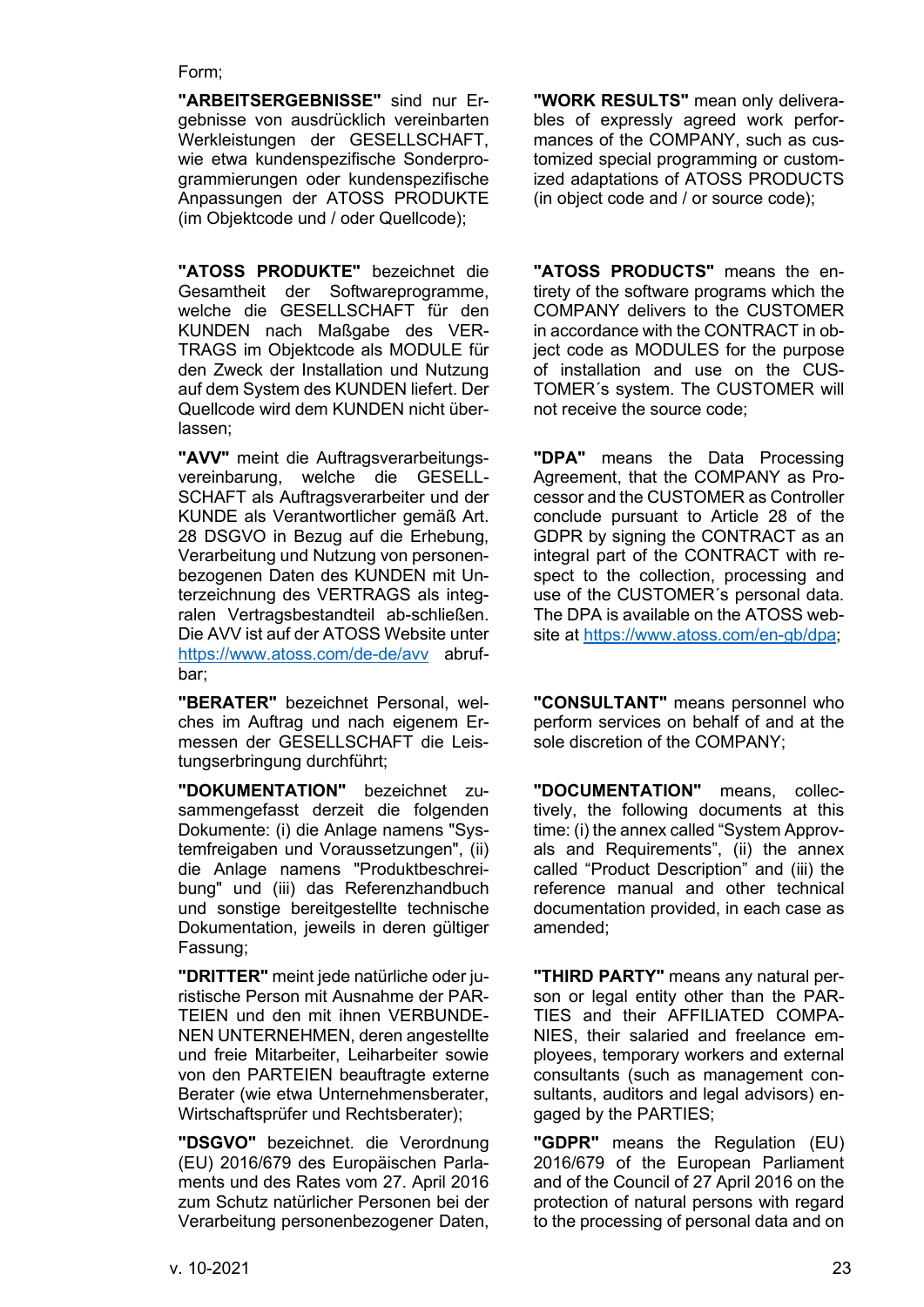zum freien Datenverkehr und zur Aufhebung der Richtlinie 95/46/EG;

**"EREIGNIS HÖHERER GEWALT"** ist ein Ereignis, welches für die PARTEIEN nicht vorhersehbar und auch unter Anwendung der gebotenen Sorgfalt nicht vermeidbar war. Dazu gehören insbesondere Naturkatastrophen, Brand- und Wasserschäden, Sturm, Terror, Krieg, Streiks und Arbeitskämpfe, Seuchen (einschließlich Epidemien und Pandemien), soweit ein Gefahrenniveau von mindestens "mäßig" durch das Robert-Koch-Institut oder durch eine Einschätzung der Weltgesundheitsorganisation WHO festgelegt ist;

**"GESELLSCHAFT"** meint die vertragsschließende ATOSS Konzerngesellschaft;

**"KARDINALPFLICHT"** bezeichnet gemäß [§ 6](#page-7-0) Ziffer [2](#page-7-1) der AGB DIENST- UND WERKLEISTUNG eine wesentliche Vertragspflicht, deren Erfüllung die ordnungsgemäße Durchführung des VER-TRAGS überhaupt erst ermöglicht oder auf deren Einhaltung der KUNDE regelmäßig vertraut und vertrauen darf;

**"KUNDE"** bezeichnet den Vertragspartner der GESELLSCHAFT;

**"KUNDENDATEN"** bezeichnet die personenbezogenen Daten oder die sonstigen Daten, welche der KUNDE in den ATOSS PRODUKTEN einstellt, dort bearbeitet und speichert;

"**MATERIALIEN**" bezeichnet die Implementierung, Konfiguration, Parametrierung, Stammdatenpflege und sonstigen Leistungsbestandteile zum Customizing der ATOSS PRODUKTE sowie die Konfigurationen von sonstigen Computerprogrammen, Technologien und Hardware ebenso wie bspw. für den KUNDEN einzurichtende Schnittstellen, Skripte oder Protokolle sowie alle Informationen, Datensätze und Dokumente, einschließlich Skizzen, Entwürfe, Konzepte, Präsentationen - egal, ob in Print oder in elektronischer Form - die durch die GESELL-SCHAFT geschaffen wurden oder werden;

**"MODULE"** bezeichnet die vom KUN-DEN bestellten Softwareprogramme der GESELLSCHAFT. Die MODULE werden dem KUNDEN von der GESELLSCHAFT im nicht parametrisierten Zustand in ihren

the free movement of such data, and repealing Directive 95/46/EC;

**"EVENT OF FORCE MAJEURE"** means an event which could not have been foreseen by the PARTIES and which could not have been avoided even by exercising due care. This shall include in particular natural disasters, fire and water damage, storms, terror, war, strikes and industrial disputes, diseases (including epidemics and pandemics), insofar as a risk level of at least "moderate" is defined by the Robert Koch Institute or by an assessment of the World Health Organisation WHO;

**"COMPANY"** means the contracting ATOSS Group Company;

**"CARDINAL OBLIGATION"** means, in accordance with 6 clause [2](#page-7-1) of the GTC SERVICES AND WORKS PERFOR-MANCE a material contractual obligation the fulfilment of which is a prerequisite for the proper performance of the CON-TRACT or on the fulfilment of which the CUSTOMER regularly relies and may rely;

**"CUSTOMER"** means the contracting party of the COMPANY;

**"CUSTOMER DATA"** means the personal data or other data which the CUS-TOMER enters into, processes and stores in the ATOSS PRODUCTS;

**"MATERIALS"** mean the implementation, configuration, parameterisation, maintenance of master data and other service components for customising the ATOSS PRODUCTS as well as the configurations of other computer programs, technologies and hardware as well as, e.g. interfaces, scripts or protocols to be set up for the CUSTOMER, as well as all information, data records and documents, including sketches, drafts, concepts, presentations, whether in print or electronic form, which have been or will be created by the COMPANY;.

**"MODULES"** mean the COMPANY software programmes ordered by the CUS-TOMER. The MODULES are made available to the CUSTOMER by the COM-PANY for use in a non-parameterised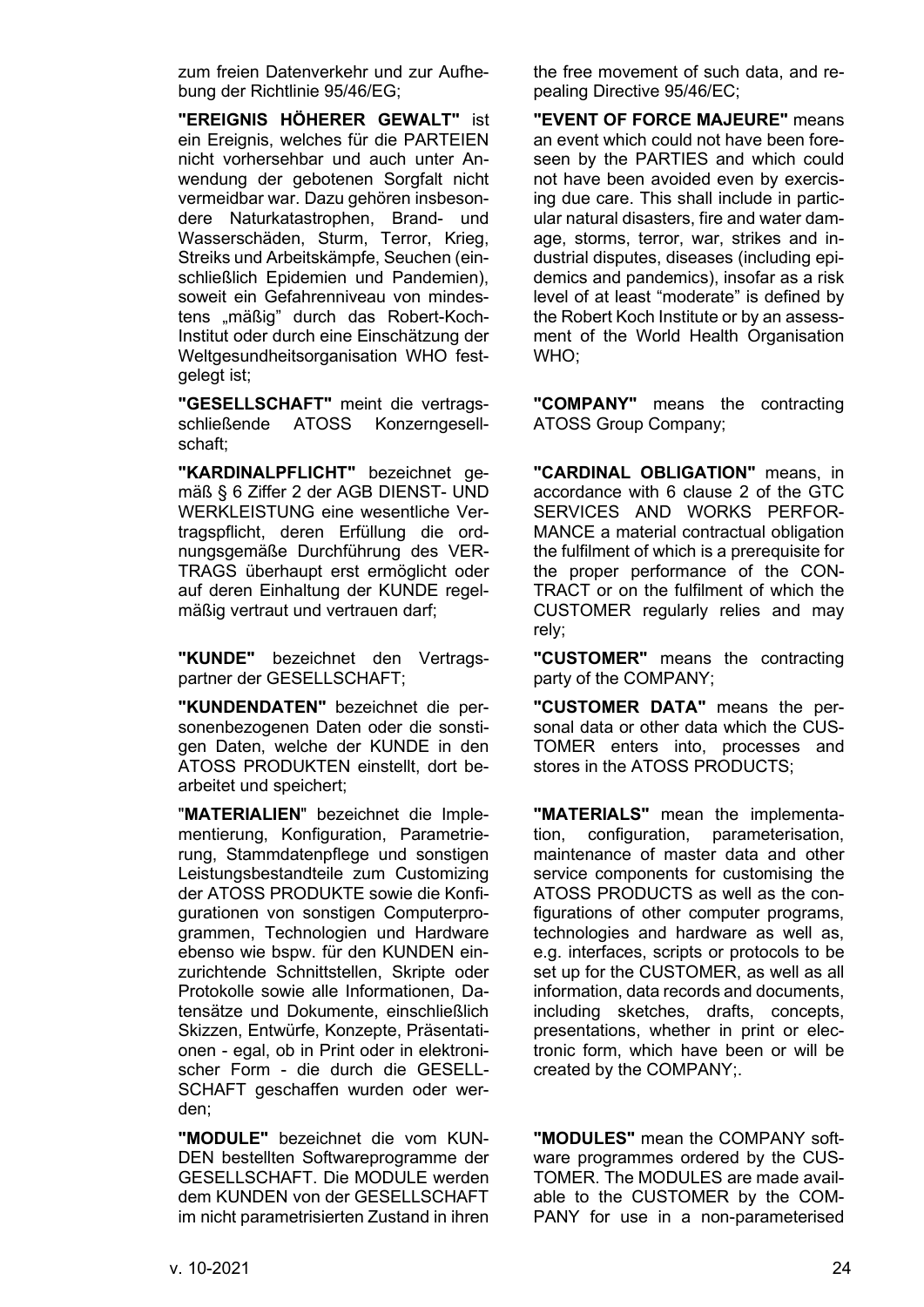Standardfunktionen nach Maßgabe eines abgeschlossenen VERTRAGS zur Nutzung zur Verfügung gestellt;

**"PARTEI"** bezeichnet entweder den KUNDEN oder die GESELLSCHAFT als jeweiligen Vertragspartner; beide Vertragspartner zusammen werden als "PARTEIEN" bezeichnet;

**"VERBUNDENES UNTERNEHMEN"** bezeichnet jedes Unternehmen, das direkt oder indirekt von einer PARTEI kontrolliert wird oder unter gemeinsamer Kontrolle mit einer PARTEI steht. "Kontrolle" im Sinne dieser Definition bedeutet (i) direktes oder indirektes Eigentum oder Kontrolle von mehr als 50% der stimmberechtigten Anteile des betreffenden Unternehmens und / oder (ii) die Fähigkeit, die Leitung und die Politik des betreffenden Unternehmens zu lenken oder zu veranlassen;

**"VERTRAG"** bezeichnet die Gesamtheit von Rechten und Pflichten der PAR-TEIEN, welche sich je nach Einzelfall ergeben aus (a) dem ANGEBOT, (b) diesen AGB DIENST- UND WERKLEISTUNG, (c) der AVV und (d) den sonstigen im AN-GEBOT referenzierten Anlagen; der VERTRAG kommt durch schriftliche Auftragsbestätigung oder Gegenzeichnung durch die GESELLSCHAFT gegenüber dem KUNDEN zustande;

**"VERTRAULICHE INFORMATIONEN"** bezeichnet sämtliche Informationen, einschließlich Daten und sonstige Materialen, die von der GESELLSCHAFT oder dem KUNDEN – ungeachtet dessen, ob diese schriftlich, elektronisch oder mündlich mitgeteilt werden – (i) als "vertraulich" gekennzeichnet oder in sonstiger Weise als vertraulich eingestuft wurden oder (ii) welche ein vernünftiger DRITTER aufgrund ihres Wesens oder aufgrund der Umstände als schutzwürdig und deshalb als vertraulich betrachten würde. Als solche vertrauliche Informationen gelten insbesondere die KUNDENDATEN, Informationen über die Geschäftstätigkeiten und / oder -prozesse der PARTEIEN sowie sämtliche Software, Technologien und das Know-How der GESELL-SCHAFT in jeglicher Form, einschließlich der MODULE, der DOKUMENTATION und deren Aktualisierungen und Bearbeitungen, das Geschäftsmodell sowie die Kooperationspartner und Lieferanten der GESELLSCHAFT, Preise, Angebotsunterlagen, (Marketing-) Ideen, Broschüren,

state in their standard functions in accordance with a CONTRACT concluded";

**"PARTY"** means either the CUSTOMER or the COMPANY as the respective contracting party; collectively, both contracting parties are referred to as "PARTIES";

**"AFFILIATED COMPANY"** means any entity that is directly or indirectly controlled by or under common control with a PARTY. "Control" for the purposes of this definition means (i) direct or indirect ownership or control of more than 50% of the voting shares of the relevant company and / or (ii) the ability to direct or cause the direction of the management and policies of the relevant company;

**"CONTRACT"** means the entirety of the rights and obligations of the PARTIES arising, as the case may be, from (a) the OFFER, (b) these GTC SERVICES AND WORKS PERFORMANCE, (c) the DPA and (d) the other Annexes referenced in the OFFER; the CONTRACT shall be concluded by written order confirmation or countersignature by the COMPANY vis-à-vis the CUSTOMER;

# **"CONFIDENTIAL INFORMATION"**

means any information, including data and other materials, which the COM-PANY or the CUSTOMER – whether communicated in writing, electronically or orally – (i) has designated as "confidential" or otherwise deemed confidential or (ii) which a reasonable THIRD PARTY would, by its nature or by reason of the circumstances, consider to be entitled to protection and therefore confidential. Such confidential information shall in particular include the CUSTOMER DATA, information on the business activities and / or processes of the PARTIES as well as all software, technologies and know-how of the COMPANY in any form, including the MODULES, DOCUMENTATION and their updates and adaptations, the business model as well as the cooperation partners and suppliers of the COMPANY, prices, offer documents, (marketing) ideas, brochures, advertising materials and presentations, concepts as well as all copies and records made thereof. Confi